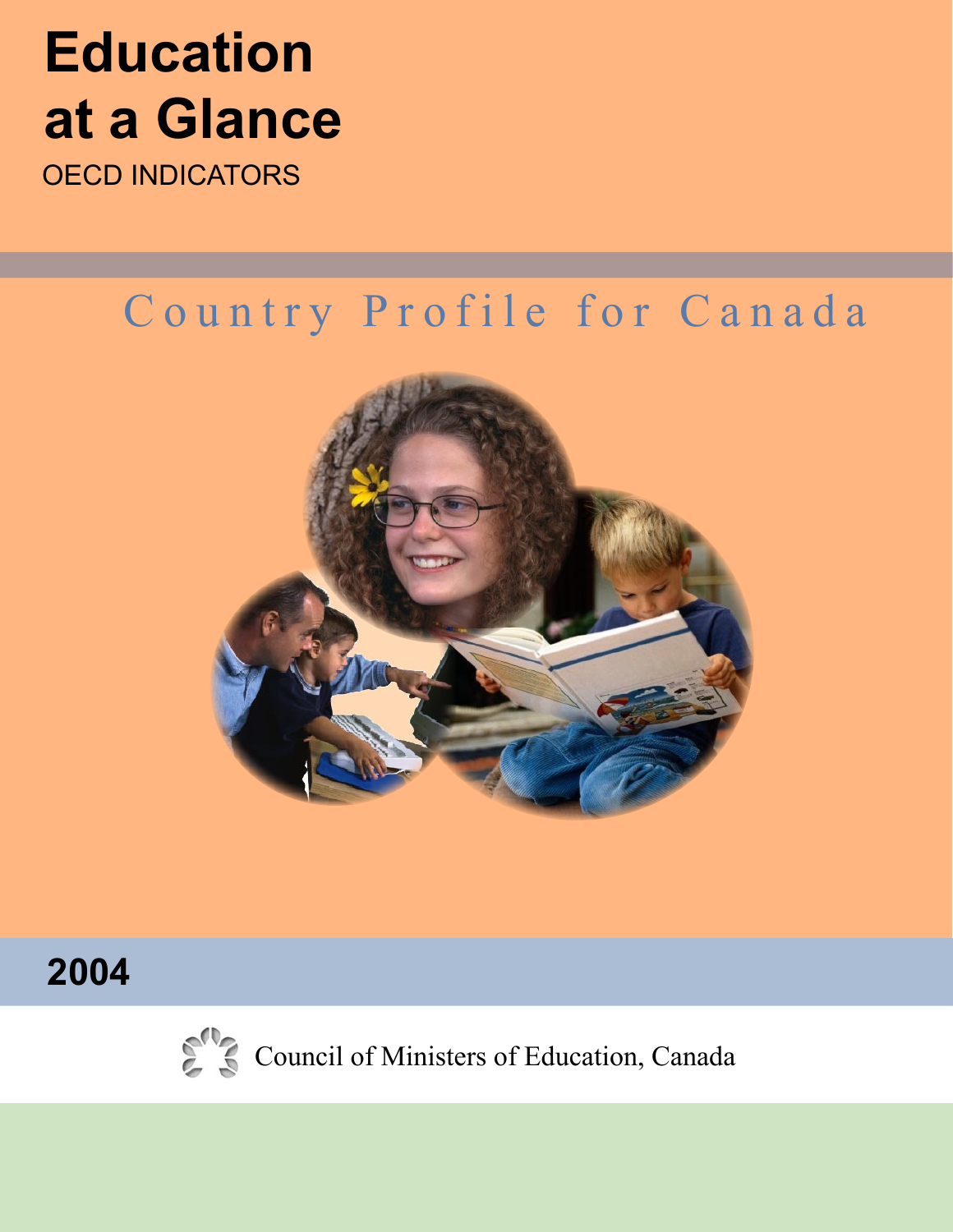#### **Table of Contents**

|                   | Chapter A: The Output of Educational Institutions and the Impact of Learning.3                                                                                |  |
|-------------------|---------------------------------------------------------------------------------------------------------------------------------------------------------------|--|
|                   |                                                                                                                                                               |  |
|                   | Indicator A2: Current upper secondary graduation rates and educational attainment                                                                             |  |
|                   |                                                                                                                                                               |  |
|                   | Indicator A3: Current tertiary graduation and survival rates and educational                                                                                  |  |
|                   |                                                                                                                                                               |  |
|                   |                                                                                                                                                               |  |
|                   | Indicator A5: Trends in 4 <sup>th</sup> -grade students' reading literacy performance5                                                                        |  |
|                   |                                                                                                                                                               |  |
|                   | Indicator A7: Mathematical and Scientific Literacy of 15-year-olds 5                                                                                          |  |
|                   | Indicator A8: 15-year-olds' engagement in school – A sense of belonging and                                                                                   |  |
|                   |                                                                                                                                                               |  |
|                   |                                                                                                                                                               |  |
|                   | Indicator A10: Labour force participation by level of educational attainment7                                                                                 |  |
|                   |                                                                                                                                                               |  |
|                   | Indicator A12: The returns to education: links between human capital and economic                                                                             |  |
|                   |                                                                                                                                                               |  |
|                   | Chapter B: Financial and Human Resources Invested in Education10                                                                                              |  |
|                   |                                                                                                                                                               |  |
|                   |                                                                                                                                                               |  |
|                   |                                                                                                                                                               |  |
|                   | Indicator B2: Expenditure on educational institutions relative to gross domestic                                                                              |  |
|                   |                                                                                                                                                               |  |
|                   | Indicator B3: Relative proportions of public and private investment in educational                                                                            |  |
|                   |                                                                                                                                                               |  |
|                   |                                                                                                                                                               |  |
|                   | Indicator B5: Support for students and households through public subsidies12<br>Indicator B6: Expenditure on institutions by service category and by resource |  |
|                   |                                                                                                                                                               |  |
|                   |                                                                                                                                                               |  |
|                   | Chapter C: Access to Education, Participation and Progression 14                                                                                              |  |
|                   |                                                                                                                                                               |  |
|                   | Indicator C2: Entry into and expected years in tertiary education and participation in                                                                        |  |
|                   |                                                                                                                                                               |  |
|                   |                                                                                                                                                               |  |
|                   | Indicator C4: Education and work status of the youth population 14                                                                                            |  |
|                   | Indicator C5: The situation of the youth population with low levels of education 15                                                                           |  |
| <b>Chapter D:</b> | The Learning Environment and Organisation of Schools 16                                                                                                       |  |
|                   |                                                                                                                                                               |  |
| Ι.                |                                                                                                                                                               |  |
| Π.<br>Ш.          |                                                                                                                                                               |  |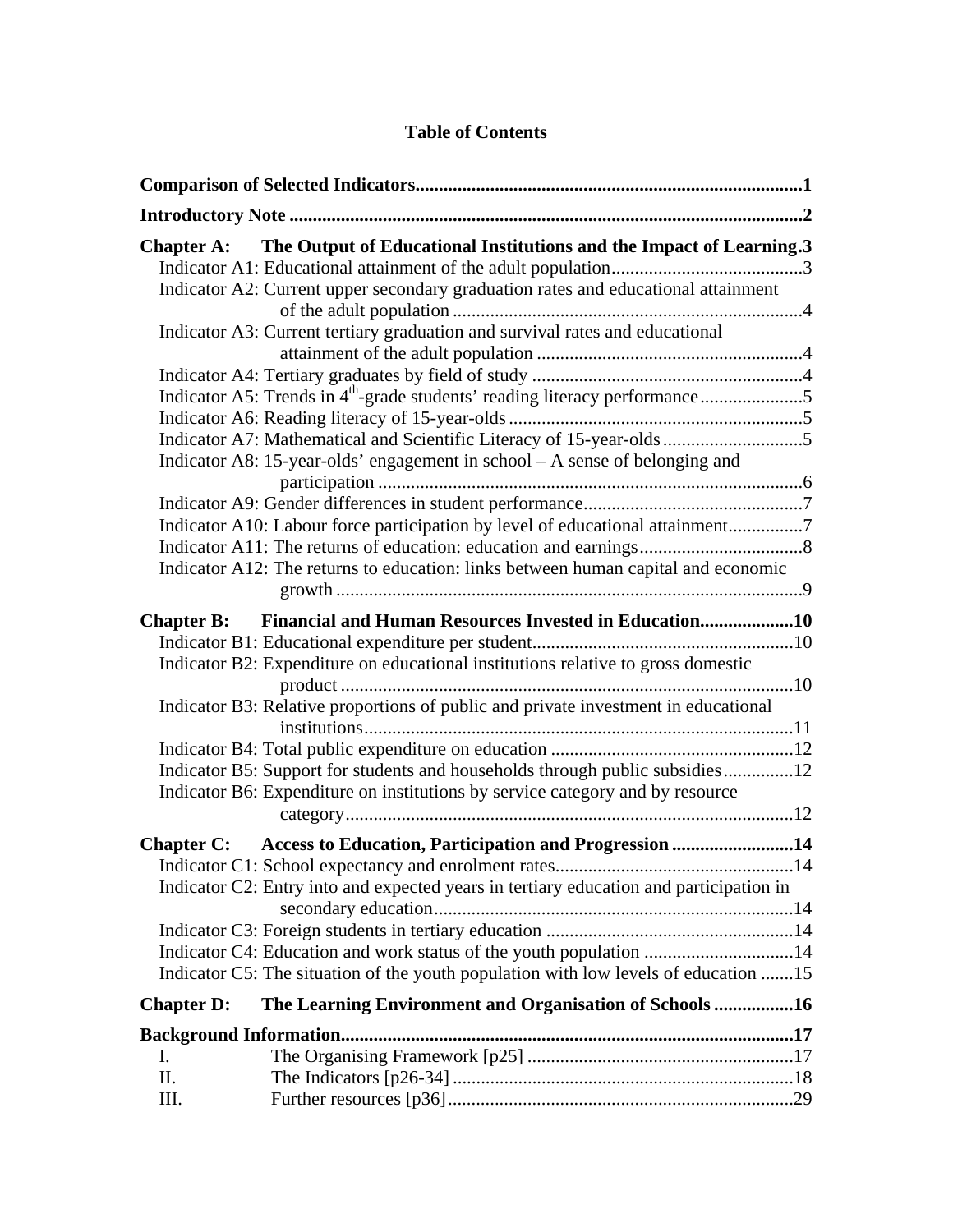### **Comparison of Selected Indicators**

#### Results for Canada, G7 countries, and others for selected indicators from *Education at a Glance 2004*

| <b>Indicator</b>                                                                                                                                                      | Canada         | France         | <b>Germany</b> | Italy          | <b>Japan</b>  | <b>United</b><br><b>Kingdom</b> | <b>United</b><br><b>States</b> | <b>High</b>                               | Low                                       | <b>OECD</b><br>Country |
|-----------------------------------------------------------------------------------------------------------------------------------------------------------------------|----------------|----------------|----------------|----------------|---------------|---------------------------------|--------------------------------|-------------------------------------------|-------------------------------------------|------------------------|
|                                                                                                                                                                       |                |                |                |                |               |                                 |                                |                                           |                                           | mean                   |
| $\overline{A1}$ (Table A1.2)<br>Expected change in population from<br>2002 to 2012 (2002=100))<br>5- to 14-year-olds                                                  | 85             | 103            | 86             | 91             | 96            | 88                              | 102                            | Luxembourg<br>108<br><b>United States</b> | Poland<br>74<br>Spain                     | 91                     |
| 20- to 29-year-olds                                                                                                                                                   | 107            | 98             | 108            | 77             | 76            | 110                             | 116                            | 116                                       | 68                                        | 96                     |
| A3 (Table A3.4a)<br>Percentage of population (25- to 64-<br>year-olds) that has attained tertiary<br>education, 2002                                                  | 43%            | 24%            | 23%            | 10%            | 36%           | 27%                             | 38%                            | Canada<br>43%                             | Mexico<br>6%                              | 23%                    |
| $A8$ (Table A8.2)<br>Prevalence of 15-year-old students<br>with low sense of belonging and low<br>participation in school, 2000 (PISA)<br>Participation               | 26%            | 15.3%<br>30.2% | 12.9%          | 21.7%<br>22.9% | 4.2%<br>37.6% | 15%<br>17.4%                    | 20.2%<br>25%                   | Spain<br>34%<br>Korea<br>41.4%            | Japan<br>4.2%<br><b>United Kingdom</b>    | 20%<br>24.5%           |
| Belonging<br>$B3$ (Table B3.2a)                                                                                                                                       | 20.5%          |                | 22.6%          |                |               |                                 |                                |                                           | 17.4%                                     |                        |
| Percentage of private expenditure on<br>primary, secondary and post-<br>secondary non-tertiary, 2001                                                                  | 8.1%           | 7%             | 18.9%          | 2%             | 8.5%          | 12.8%                           | 7%                             | Korea<br>23.8%                            | Sweden/Portugal<br>0.1%                   | 7.6%                   |
| B3 (Table B3.2b)<br>Percentage of private expenditure on<br>tertiary education, 2001                                                                                  | 41.4%          | 14.4%          | 8.7%           | 22.2%          | 56.9%         | 29%                             | 66%                            | Korea<br>84.1%                            | Greece<br>0.4%                            | 21.8%                  |
| $C4$ (Table $C4.2$ )<br>Percentage of 15- to 19-year-olds<br>not in education and not employed,<br>2001                                                               | 6.4%           | 3.4%           | 4.7%           | 10.5%          | m             | 9.5%                            | 7.5%                           | Turkey<br>32.8%                           | Denmark<br>2.4%                           | 7.9%                   |
| $C5$ (Table $C5.1$ )<br>Percentage of 20- to 24-year-olds<br>with at least upper secondary<br>education, not in education and not<br>employed, 2001<br>Male<br>Female | 20.6%<br>18.7% | 17.7%<br>28.1% | 17.4%<br>19.3% | 32%<br>39.6%   | m<br>m        | 12.6%<br>23.5%                  | 16.2%<br>24.3%                 | Poland<br>48.8%<br>Turkey<br>63.9%        | Luxembourg<br>3.1%<br>Netherlands<br>8.4% | 19.1%<br>25.1%         |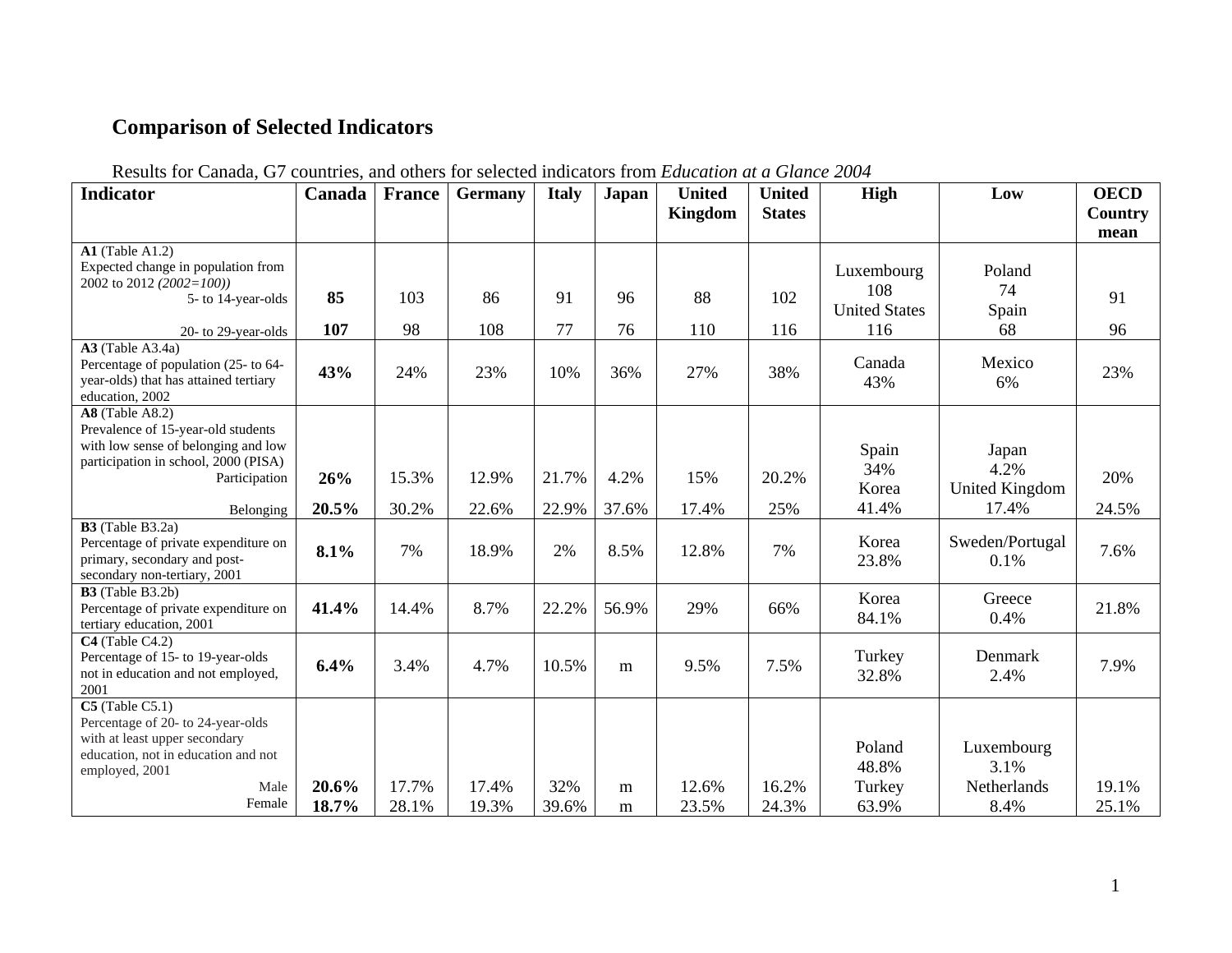#### **Introductory Note**

This document, *Country Profile for Canada*, is intended to provide an overview of the data reported for Canada in *Education at a Glance, OECD Indicators 2004 (*EAG 2004)*.*  Readers are invited to explore the full document in more depth, if they wish.

The text in italic type in this country profile is extracted directly from EAG 2004 and has page (p.) and paragraph (para.) references to the longer document. Please note that the EAG 2004 text has not been edited for this country profile. The comments in regular type relate to Canada, but are derived from the tables and charts in EAG 2004.

The section entitled Background Information at the end of this document is drawn directly from the "Introduction" in EAG 2004 and is included here for the reader's convenience. The sections are entitled "The Organising Framework," "The Indicators," describing each of the indicators in some detail, and "Further Resources."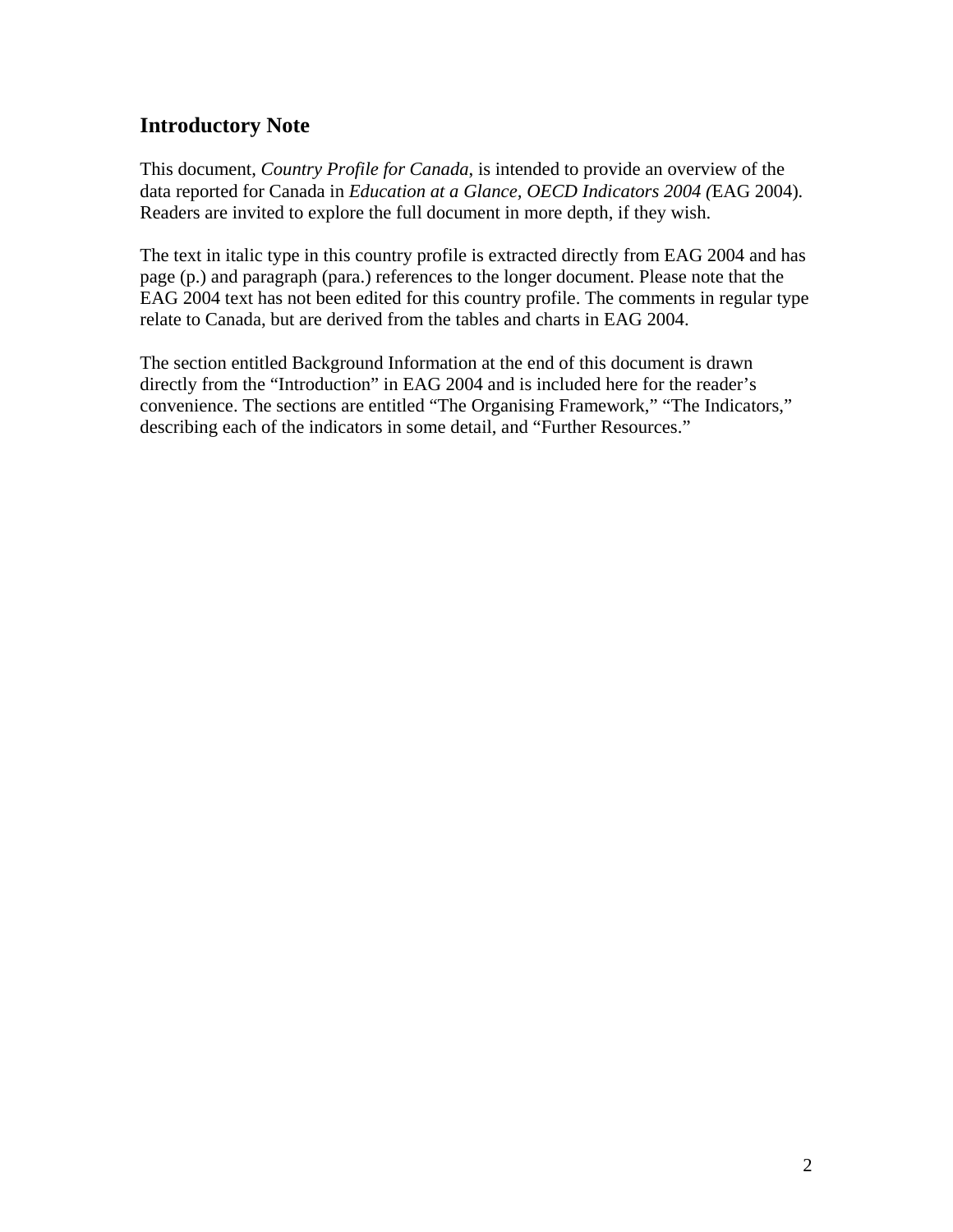#### **Chapter A: The Output of Educational Institutions and the Impact of Learning**

#### **Indicator A1: Educational attainment of the adult population**

*In ten OECD countries the educational attainment of women aged 25 to 64 – measured by the average number of years of schooling – is virtually the same as for men, or even slightly higher; these countries are Canada, Denmark, Finland, Ireland, New Zealand, Norway, Poland, Portugal, Sweden and the United States. In all other OECD countries, the educational attainment of men is higher, sometimes considerably, as in Iceland, Korea, Luxembourg and Switzerland (Chart A1.1).* [p.42, para. #4]

 *The proportion of 25 to 64-year-olds in OECD countries who have completed tertiarytype A or advanced research programmes ranges from less than 10% in Austria, Mexico, Portugal and Turkey to 20% or more in Australia, Canada, Denmark, Iceland, Japan, the Netherlands, Norway and the United States. However, certain countries also have a vocational tradition at the tertiary level (tertiary-type B). The proportion of persons who have attained tertiary-type B level is equal to or exceeds 15% in Belgium, Canada, Finland, Japan, New Zealand and Sweden (Table A1.1).* [p.43, para. #1]

*Tertiary-type B attainment is highly differentiated among countries: more than 6 percentage points in favour of women in Belgium, Canada, Finland, Japan and New Zealand, and more than 3 percentage points in favour of men in Austria, Germany and Switzerland.* [p.43, para. #2]

*The sharp decline in the population of 5 to 14-year-olds that occurred in many OECD countries during the 1970s and 1980s has generally slowed; however, population forecasts suggest that over the next decade the proportion of 5 to 14-year-olds will continue to decline in many OECD countries.* [p.44, para. #4]

Only seven countries are expected to have a greater decline in their youth population than Canada, which is expected to have a 15% decline. Although a declining youth population is the trend, 4 out of 30 OECD countries are expected to see an increase of 2 to 8% in the number of 5- to 14-year-olds.

*Among 20 to 29-year-olds, the typical age band for tertiary education, a decline of more than 20% in the Czech Republic, Greece, Hungary, Italy, Japan, Portugal and Spain will ease the pressure on tertiary spending. In Canada, Germany, New Zealand, Turkey, the United Kingdom and the United States, by contrast, the population of 20 to 29-year-olds is expected to increase by between 7 and 16% over the next decade, posing a challenge to tertiary education systems in these countries (Table A1.2).* [p.44, para. #7]

An increase of 7% is expected in Canada.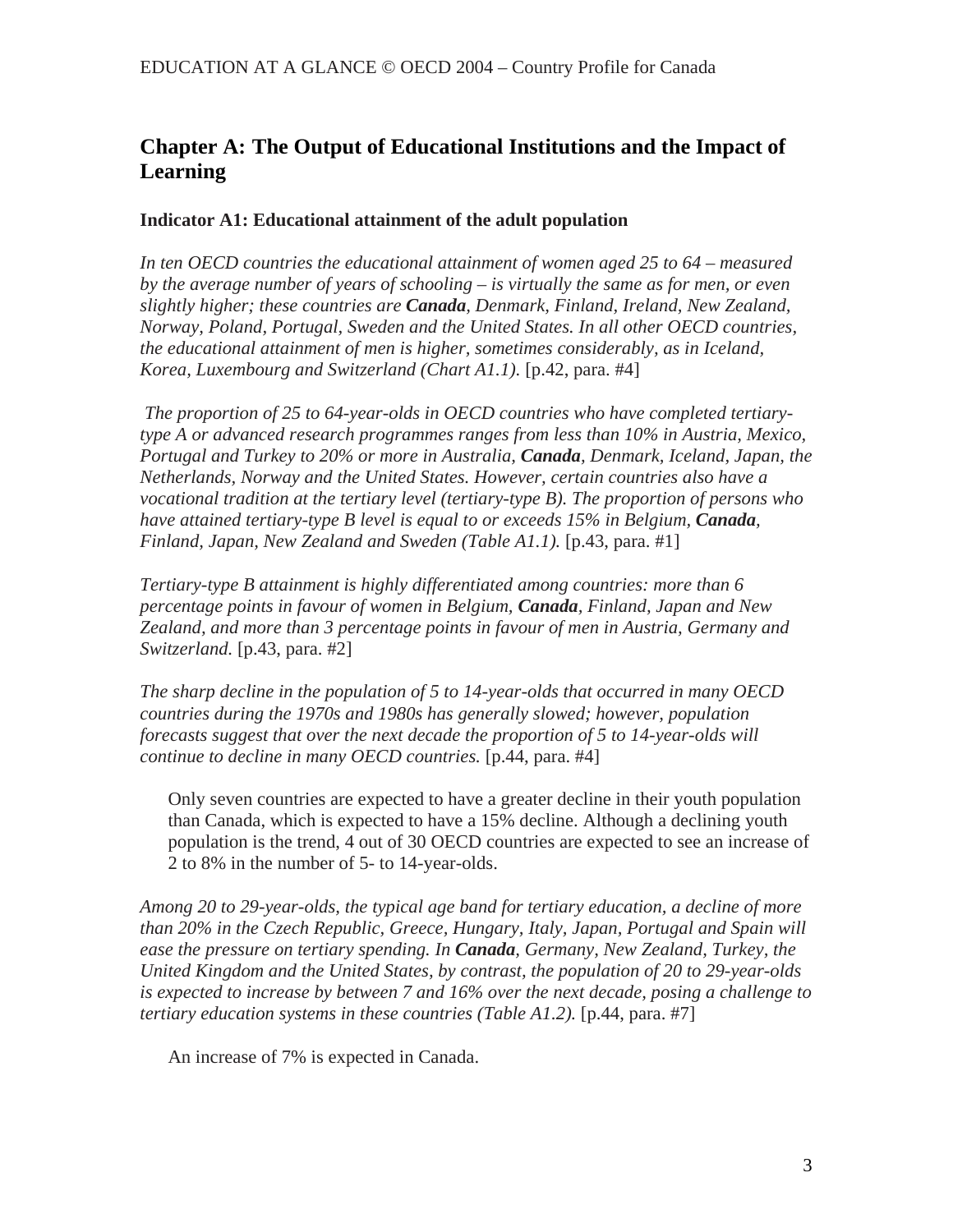#### **Indicator A2: Current upper secondary graduation rates and educational attainment of the adult population**

*Trend data reveal different patterns across countries. Due to increased access to tertiary education, the proportion of those attaining only upper secondary level education has decreased over the last five years. This is the case in Canada, Japan and the United States. Oppositely, the progress in attaining upper secondary education by diminishing the lower level is visible in Belgium, Denmark, Greece, Hungary, Ireland, Italy, the Slovak Republic and Spain (Tables A3.4a and A3.4b).* [p.54, para. #1]

#### **Indicator A3: Current tertiary graduation and survival rates and educational attainment of the adult population**

*An overview of the level of educational attainment at the tertiary level (Table A3.4a) over the last years confirms the strong trend of an increasing proportion of the adult population attaining tertiary education.* [p.64, para. #3]

*The result of this increased participation in tertiary education has been a reduction of the differences among countries. In 2002, for the 25 to 64-year old population, 16 out of 30 countries are closely grouped, with between 23 and 33% of the population having attained the tertiary level. Three of these countries are performing remarkably high: Canada, Japan and the United States. Oppositely, 11 countries are significantly below 20% of tertiary attainment, some at very low levels.* [p.64, para. #4]

*The progression between 1998 and 2002 is particularly important for Australia, Finland, Ireland, Norway and the United Kingdom, all countries already ranking in the first half of the distribution. Canada, France and Iceland also saw more than 1 point of annual growth on average during the last four years. On the other side of the average, there has been stagnation in Austria, Germany, Switzerland and the Eastern European countries. Except Italy and Poland, the countries where the level is still low are not improving as necessary.* [p.66, para. #1]

The progression being referred to in this passage is the trend in educational attainment in tertiary-type A and advanced research programmes (1998–2002) for 25- to 34-year-olds.

*Considering trend data reveals that the gender gap is reducing even in the three countries where it is very large* [higher attainment for males]*. However, at the same time, in countries where the advantage for women was already marked, the trend is continuing toward an even greater advantage for women.* [p.67, para. #1]

Canada falls into the latter category, with women having the greater advantage.

#### **Indicator A4: Tertiary graduates by field of study**

Canada is not represented in this indicator.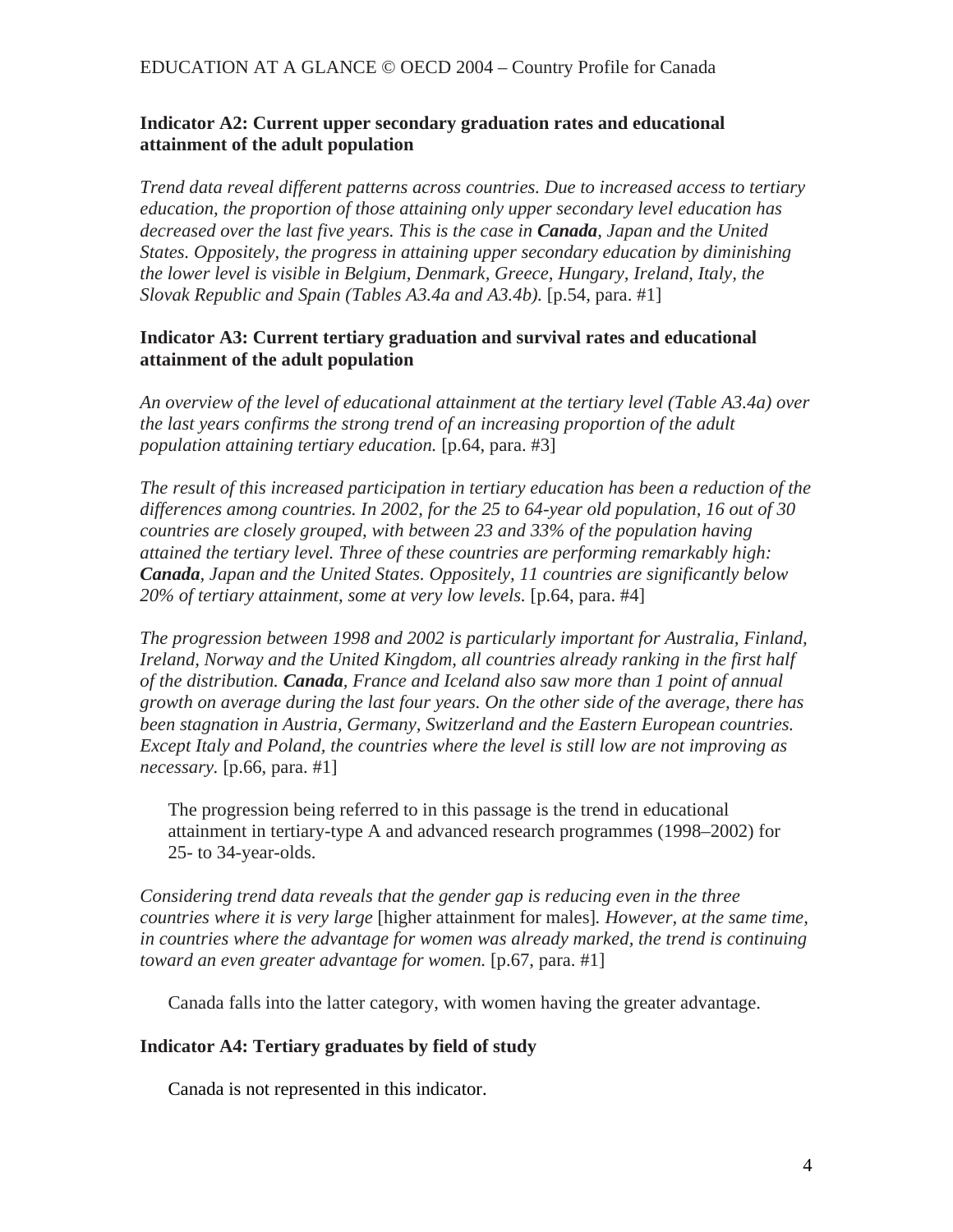#### **Indicator A5: Trends in 4<sup>th</sup>-grade students' reading literacy performance**

Canada is not represented in this indicator.

#### **Indicator A6: Reading literacy of 15-year-olds**

This indicator uses the same data (PISA 2000) and similar text as in Indicator A5 of *Education at a Glance 2003*.

*Examining individual countries' performance by proficiency level is revealing: in five countries (Australia, Canada, Finland, New Zealand and the United Kingdom), 15% or more of students reach the highest level of proficiency in reading literacy.* [p.97, para. #6]

Half of all 15-year-olds in Finland and at least 40% of students in Australia, **Canada**, *Ireland, New Zealand and the United Kingdom reach at least Level 4 on the reading literacy scale. With the exception of Luxembourg and Mexico, at least one in five students in each OECD country reaches at least Level 4.* [p.98, para. #1]

*In one-third of OECD countries, between 67 and 79% of 15-year-old students are proficient at least at Level 3 on the reading literacy scale: Australia, Canada, Finland, Ireland, Japan, Korea, New Zealand, Sweden and the United Kingdom. Using these nine countries to explore the question "is the pattern of proficiency similar across countries?" several patterns emerge. In Canada and Finland, for instance, relatively large proportions of students reach Level 5 and at least 90% of students in each country reach at least Level 2 – these countries show strong results across the reading literacy scale. In Australia, Ireland, New Zealand and the United Kingdom, there are large numbers of students at the highest level, but over 10% of students perform at or below Level 1. These countries perform well in getting students to higher levels of proficiency but succeed less well than Canada or Finland in reducing the proportion with low skills.* [p.98, para. #2]

Only 2% of 15-year-olds in Canada perform below Level 1 and 7% perform at Level 1. The mean score for 15-year-olds in Canada is 534 points, which is above the OECD average of 500 points.

#### **Indicator A7: Mathematical and Scientific Literacy of 15-year-olds**

This indicator uses the same data (PISA 2000) and similar text as in Indicator A6 of *Education at a Glance 2003*.

*Students in Japan display the highest mean scores in mathematical literacy, although their scores cannot be distinguished statistically from students in Korea and New Zealand. Other OECD countries that score significantly above the OECD average include Australia, Austria, Belgium, Canada, Denmark, Finland, France, Iceland, Sweden, Switzerland and the United Kingdom (Chart A7.1).* [p.110, para. #5]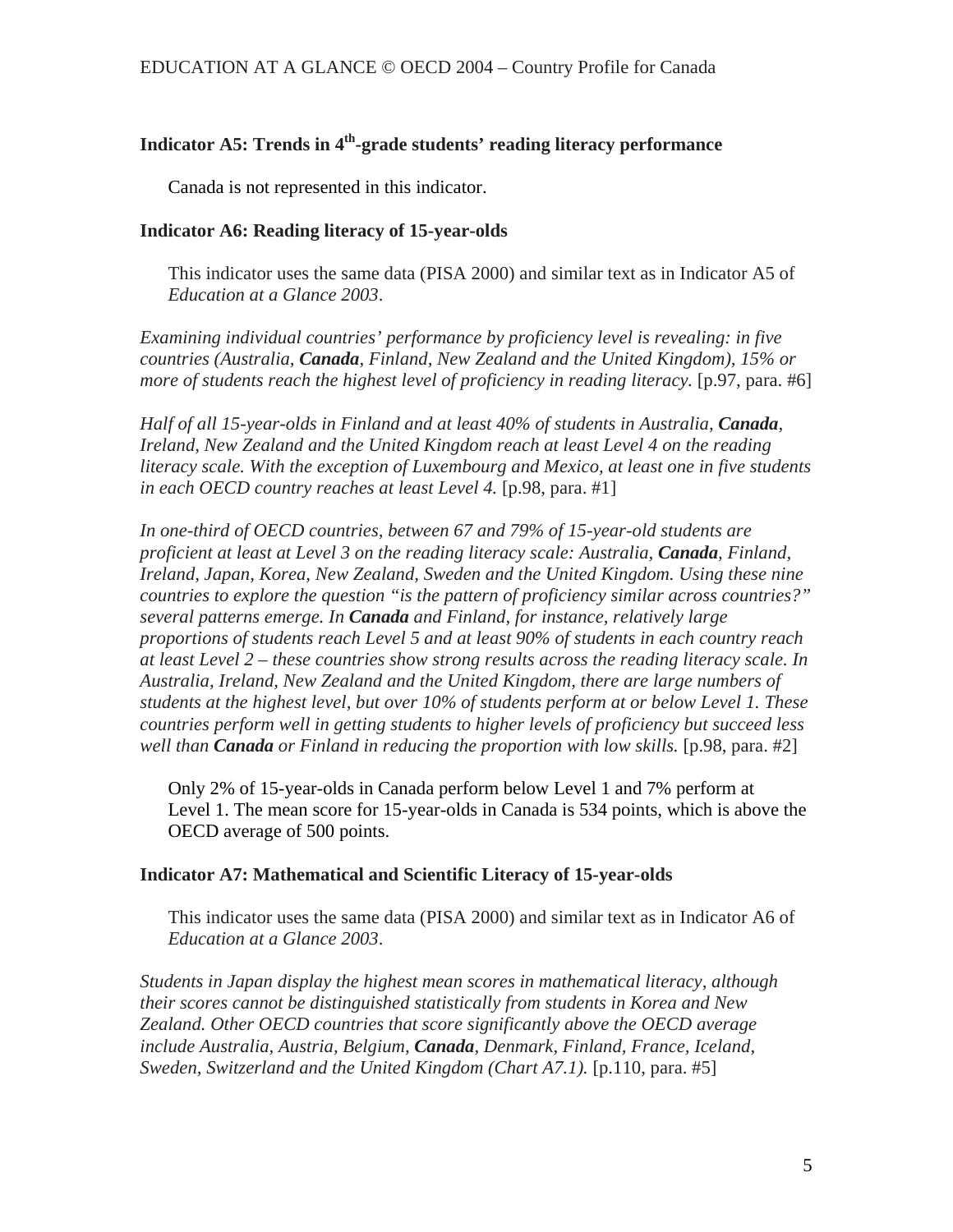*On the scientific literacy scale, students in Korea and Japan demonstrate the highest average performance compared to students in other OECD countries. Australia, Austria, Canada, the Czech Republic, Finland, Ireland, New Zealand, Sweden and the United Kingdom are among other countries that score significantly above the OECD average (Chart A7.2).* [p.110, para. #6]

*It is useful to relate the range of performance to average performance. This comparison shows that wide disparities in student performance are not a necessary condition for a country to attain a high level of overall performance. On the contrary, it is striking to see that six of the countries with the smallest differences between the 75th and 25th percentiles on the mathematical literacy scale, namely Canada, Finland, Iceland, Ireland, Japan and Korea, all perform significantly above the OECD average (Table A7.1). Furthermore, four of them, Canada, Finland, Japan and Korea are among the six best-performing OECD countries in mathematical literacy. A similar pattern is observed for scientific literacy. Again, Canada, Finland, Japan and Korea are among the six countries with the smallest differences between 75th and 25th percentiles, as well as among the six best-performing countries.* [p.112, para. #4]

#### **Indicator A8: 15-year-olds' engagement in school – A sense of belonging and participation**

*The term student engagement is used in this indicator to refer to students' attitudes towards schooling and their participation in schools activities. This measure of*  engagement differs from "reading engagement", described in the PISA reports [and the topic of Indicator A8 in EAG 2003] *which refers specifically to students' motivation and interest in reading and the time they spend reading for pleasure and reading diverse materials.* [p.119, para. #4]

*The OECD mean for both measures of student engagement was fixed at 500. … Table A8.1 shows that OECD countries varied in their levels of sense of belonging, ranging from 461 score points in Korea and Poland to 520 score points or more in Austria, Sweden and Switzerland* [512 in Canada]*.* [p.120, para. #3]

In most countries, the share of youth with a low sense of belonging was around 25%. In Canada, the rate was 20.5%.

*More variation was observed in levels of participation, with scores ranging from 472 in Spain to 555 in Japan. Three OECD countries had scores significantly above the OECD average: Japan, Korea and Germany. Five countries scored below the OECD average: Canada* [481]*, Greece, New Zealand, Poland and Spain.* [p.120, para. #5]

The average percentage of students with low participation was 20%. In Canada, the rate was 26%.

*The results show that, within every country except Iceland, New Zealand and Sweden, the prevalence of students with a low sense of belonging varied significantly among schools.*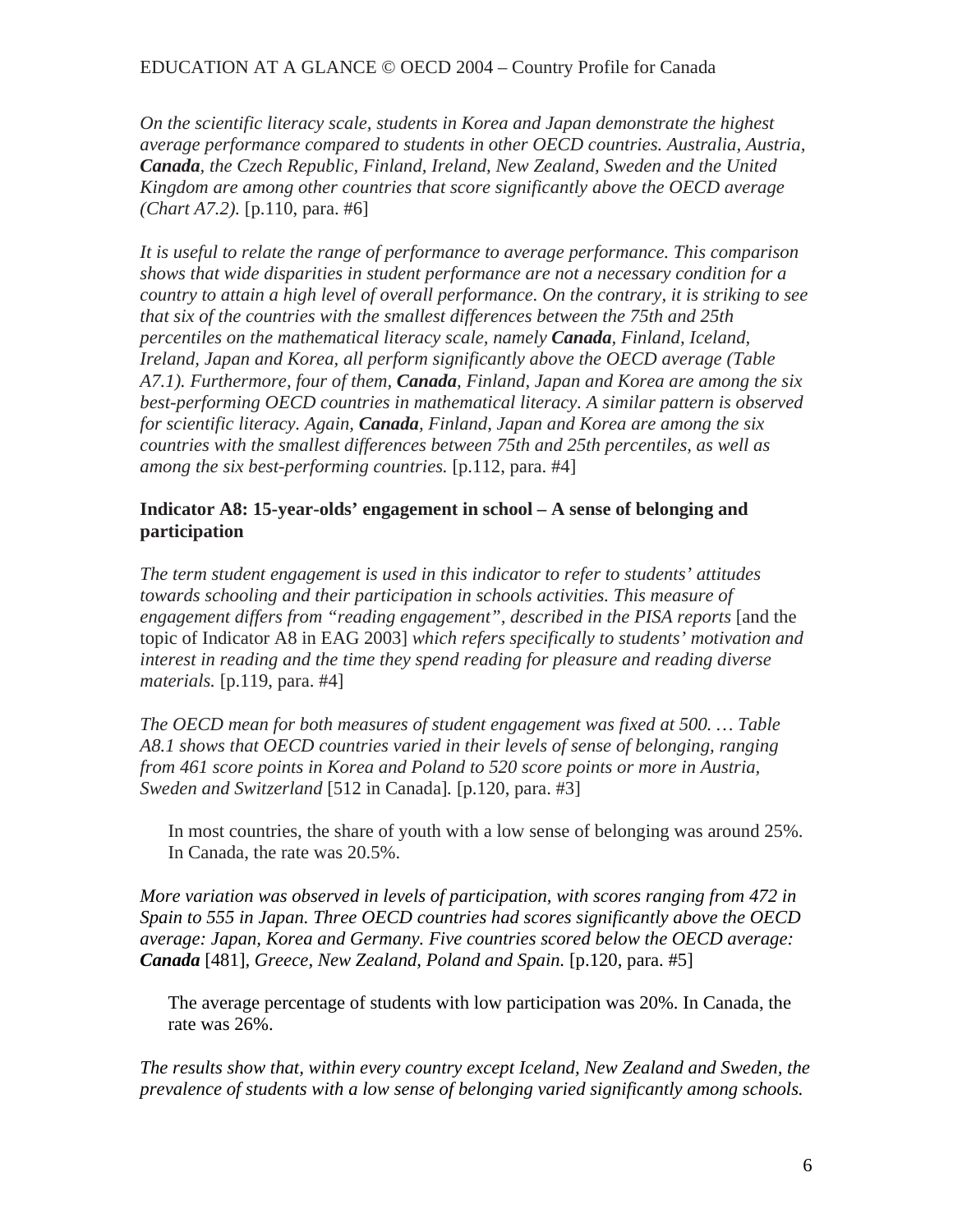[p.122, para. #6] *The prevalence of low participation students varied significantly among schools in every OECD country.* [p.123, para. #1]

*Although PISA cannot determine the causal relationships among engagement and achievement outcomes, it can provide an indication of how strong the relationships are among these outcomes, both affective and academic. This analysis discerns whether students who are more engaged in schooling tend to have better literacy skills and vice versa. The correlations between two outcome variables can also be partitioned into within- and between-school components. The within-school component indicates how closely two variables are related among students within the same school. The schoollevel component indicates whether schools that have higher average scores on one outcome measure also tend to have higher average scores on the other outcome measure, and vice versa.* [p.123, para. #2]

The outcome of this analysis showed very weak correlations at the student level, and stronger correlations at the school level.

#### **Indicator A9: Gender differences in student performance**

**Canada** did not participate in all the studies included in this indicator, but has data for 15-year-olds' expectations for occupation by age 30, by gender from PISA 2000.

Table A9.1 shows that, in 39 out of the 42 countries, females seem to have higher expectations for their future occupations than males, with a greater percentage of females expecting a white-collar job by age 30 and a greater percentage of males expecting a blue-collar job. It also provides a further breakdown of expectations by low-skilled and high-skilled white- and blue-collar jobs. Canada follows the trend, with a greater percentage of women, than men, expecting a high-skilled white-collar job by age 30.

#### **Indicator A10: Labour force participation by level of educational attainment**

*The gap in employment ratios of males aged 25 to 64 years is particularly wide between upper secondary graduates and those who have not completed an upper secondary qualification. In 22 out of 30 OECD countries, the difference in the ratio of participation between upper secondary graduates and those without such a qualification is 10 percentage points or more.* [p.148, para. #5]

*Employment ratios for females aged 25 to 64 years show more marked differences, not only between those with below upper secondary and those with upper secondary attainment (15 percentage points or more in 22 out of the 30 OECD countries,* [including **Canada**]*) but also between those with upper secondary and those with tertiary-type A or advanced research programmes attainment (9 percentage points or more in 23 countries).* [p.149, para. #1]

In Canada, the difference between the top two levels is 11 percentage points.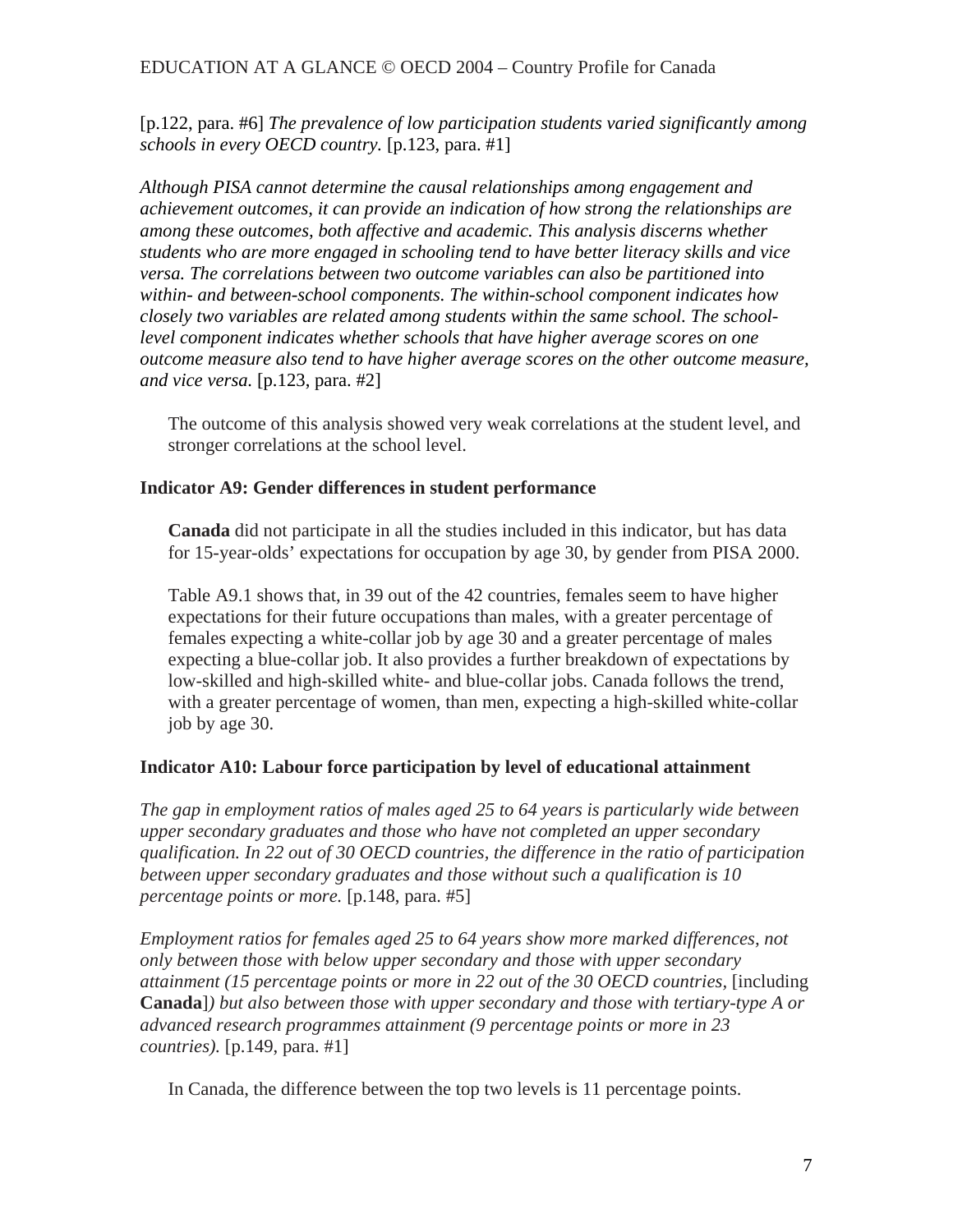#### EDUCATION AT A GLANCE © OECD 2004 – Country Profile for Canada

*On average among OECD countries, with each additional level attained, the difference between the employment ratio of males and females decreases significantly: from 23 percentage points at below upper secondary level, to 19 percentage points at upper secondary and 11 percentage points at tertiary level (Chart A10.1).* [p.149, para. #3]

In Canada the gender gap is 21 percentage points, 14 percentage points, and 7 percentage points, respectively.

On average among OECD countries, the level of educational attainment noticeably affects unemployment ratios for men and women. However, the gender gap for unemployment varies across OECD countries at the different levels of educational attainment. In Canada, unemployment ratios are higher for men across all levels of educational attainment.

#### **Indicator A11: The returns of education: education and earnings**

*In all countries, graduates of tertiary-level education earn substantially more than upper secondary and post-secondary non-tertiary graduates. Earnings differentials between tertiary and upper secondary education are generally more pronounced than those between upper secondary and lower secondary or below, suggesting that in many countries upper secondary (and with a small number of exceptions, post-secondary nontertiary) education forms a break-point beyond which additional education attracts a particularly high premium. Table A11.1a shows that, among those countries which report gross earnings, the earnings premium for males aged 25 to 64 years with tertiary-level education, relative to upper secondary education, ranges from 30% in New Zealand to 152% in Hungary.* [p.166, para. #3]

In Canada, the earnings premium for males aged 25 to 64 years with tertiary-level education is 47%. It is interesting to note that the earnings premium for the same cohort with tertiary-type B education (17%) is significantly lower than for those with tertiary-type A education (79%).

*When all levels of education are taken together, the earnings of females between the ages of 30 and 44 range from 50% of those of males in Switzerland to 79% of those of males in Spain (Chart A11.2 and Table A11.1b).* [p.167, para. #3]

In Canada, the earnings of females between the ages of 30 and 44 are 61% of those of males.

Canada was not included in the analysis on rates of return.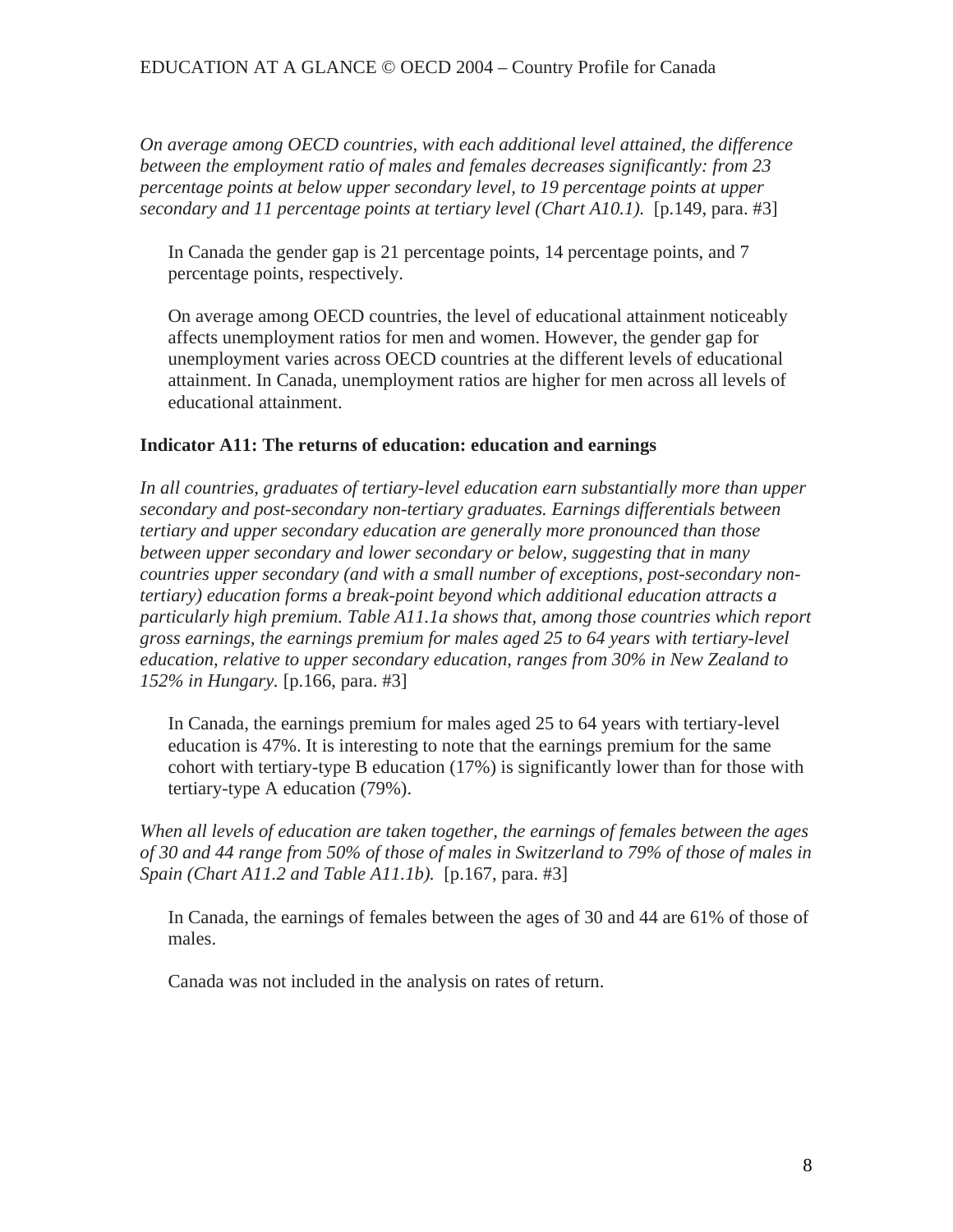#### **Indicator A12: The returns to education: links between human capital and economic growth**

*Chart A12.1 shows that rising labour productivity accounted for at least half of GDP per capita growth in most OECD countries over the 1990s. Indeed, in a number of countries, growth in labour productivity produced almost all of the increase in GDP per capita (this includes Austria, Denmark, Finland, Germany, Greece, Italy, Korea, Luxembourg, Sweden and the United Kingdom). Since hours worked fell in most countries during the 1990s, especially in continental Europe, labour productivity growth was higher on an hourly basis than when measured on a head-count basis. Declines in hours worked were a reflection of both shorter statutory (or collectively agreed) working weeks as well as, especially in a number of European countries, a substantial increase in part-time work. Changes in productivity trends were accompanied by different employment patterns across countries. For instance, among the G-7 economies, significant employment increases in the United States (as well as in Canada and Japan, with no acceleration in productivity) contrasted sharply with employment declines in Germany and Italy.* [p.186, para. #2]

*During the decade 1990-2000, skill upgrading amongst workers was particularly marked in Europe, although it was accompanied by sluggish employment growth. Productivity gains were achieved in part by dismissals or by not employing workers with low skills. By contrast, in Australia, Canada, Denmark, the Netherlands, New Zealand, Norway, Sweden and the United States, skill upgrading played a modest role in GDP growth per employed person.* [p.190, para. #1]

*Box A12.3. Human capital and converging incomes across Canada's provinces Many OECD economies exhibit marked geographic concentrations in economic wellbeing, labour market performance and key social desiderata. Reducing regional economic and social disparities is a policy priority for a number of OECD governments. In Canada, since the early 1950s, incomes and productivity have tended to converge, albeit gradually, across the country's provinces. Recent research has examined this process of convergence using a growth model that incorporates human capital. It was found that for the period 1951 to 1996, across Canada's provinces, roughly 50% of the differences in the growth of per capita income, and more than 80% of the relative income levels, can be explained in terms of convergence in the stocks of human capital.*<sup>1</sup> [p.192]

 $\overline{a}$ 

<sup>1</sup> *Source*: Coulombe, S. and J-F. Tremblay (2001), "Human Capital and Regional Convergence in Canada", *Journal of Economic Studies*, Vol. 28, No. 3, pp. 154-180.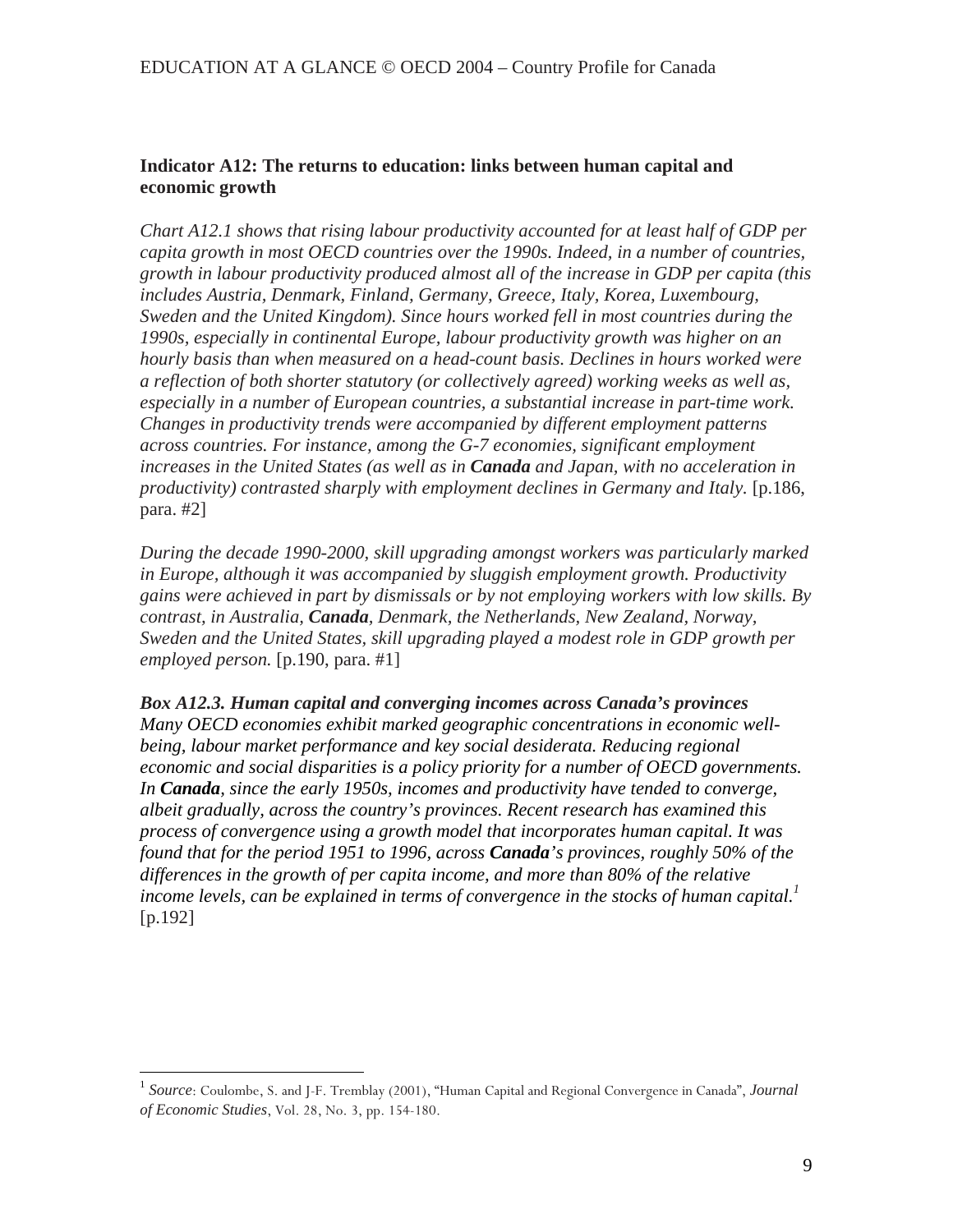#### **Chapter B: Financial and Human Resources Invested in Education**

#### **Indicator B1: Educational expenditure per student**

Canada is not represented in this indicator.

#### **Indicator B2: Expenditure on educational institutions relative to gross domestic product**

*The highest spending on educational institutions can be observed in Denmark, Korea and the United States, with more than 7% of GDP accounted for by public and private spending on educational institutions, followed by Belgium, Canada* [6.1%], *Iceland, Norway and Sweden with more than 6%.* [p.224, para. #1]

*In 17 out of the 18 OECD countries for which comparable trend data are available, public and private investment in education increased by 5% or more between 1995 and 2001 in real terms. …The trend is similar when public investment is considered separately: direct public expenditure on institutions and public subsidies to households designated for educational institutions rose by 5% or more in 24 out of 26 OED countries for which data are available between 1995 and 2001.* [p.224, para. #3]

In Canada, the increase in public investment was 7% and the increase in private investment was 29% (Table B2.2).

*Spending on educational institutions increased between 1995 and 2001 in real terms but tended to lag behind growth in GDP between 1995 and 2001. Thirteen OECD countries out of 22 for which data are available showed a decrease in the proportion of GDP devoted to educational institutions over this period. Most notable are Canada* [0.9%], *the Czech Republic, Ireland and Norway where the proportion of GDP spent on education decreased by more than 0.7 percentage points (Table B2.1a).* [p.224, para. #4]

*High overall spending on education does not necessarily translate into a high level of spending at all levels of education. … Differences at the pre-primary level can be explained mainly by participation rates among younger children.* [p.225, para. #1]

*Because of the largely universal enrolment at the primary and lower secondary levels of education in OECD countries, and the high participation rates in upper secondary education, these levels account for the bulk of expenditure on educational institutions. 3.8% of the combined OECD GDP (Chart B2.1).* [p.225, para. #3]

*Canada, Korea and the United States spend 2.5, 2.7 and 2.7%, respectively, of their GDP on tertiary institutions (Chart B2.1). This accounts for more than one-third of all of their expenditure on educational institutions.* [p.225, para. #4]

*Countries vary in the levels of education at which spending has increased. … Australia, Mexico, the Netherlands, New Zealand and the United Kingdom invested most of the*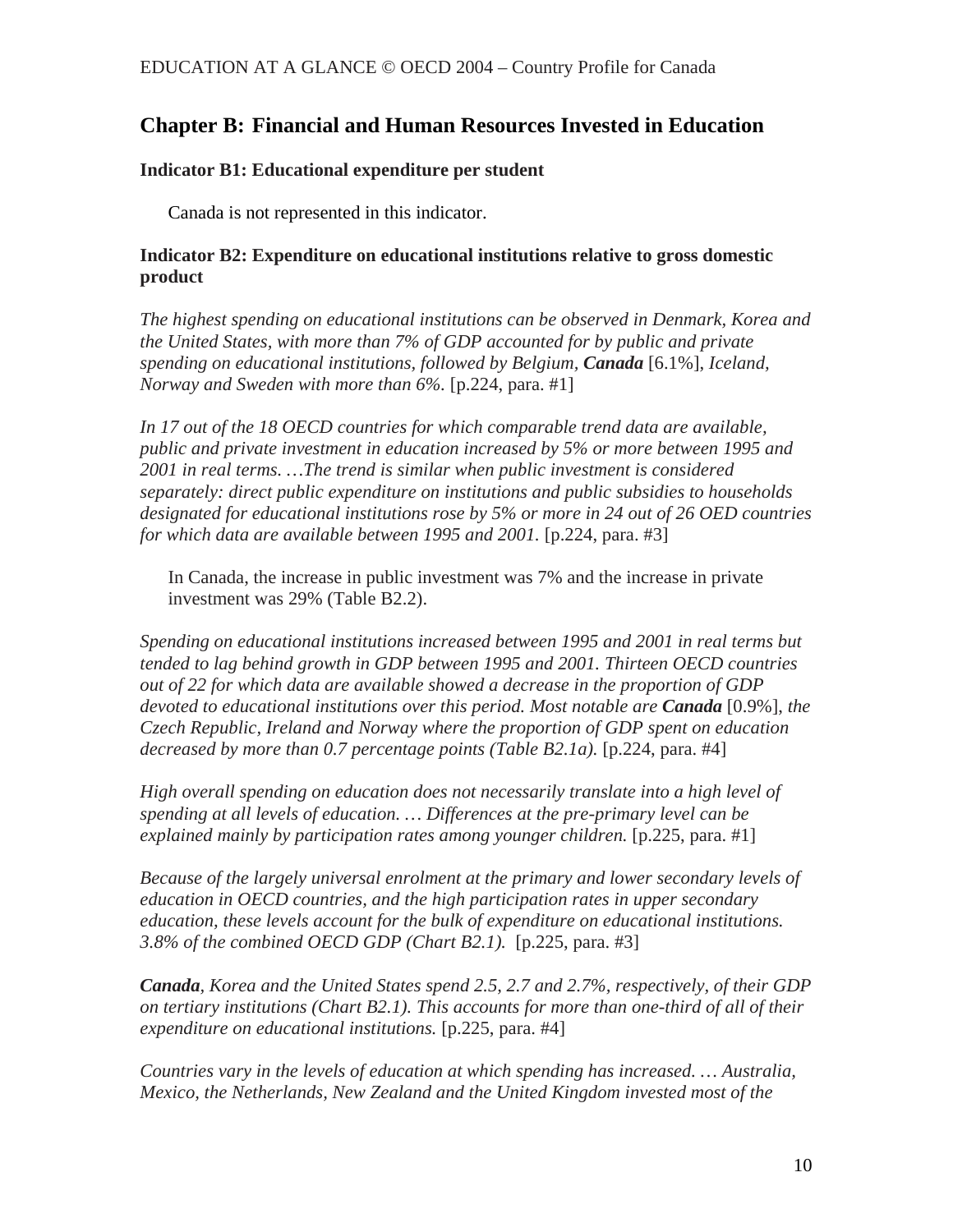#### EDUCATION AT A GLANCE © OECD 2004 – Country Profile for Canada

*increases between 1995 and 2001 into primary, secondary and postsecondary nontertiary education. Conversely, in Canada, Greece, Hungary, Ireland, Poland, the Slovak Republic, Spain and Switzerland, spending on tertiary education increased by more than 20% between 1995 and 2001, while spending on lower levels increased much more slowly (Chart B2.2).* [p.225, para. #5]

#### **Indicator B3: Relative proportions of public and private investment in educational institutions**

*On average across OECD countries, 88% of all funds for educational institutions come directly from public sources.* [p.236, para. #1]

Canada is below the OECD average, with 78% of all funds for educational institutions coming directly from public sources.

*On average across OECD countries at the primary, secondary and post-secondary nontertiary levels, 10% of public funding designated for educational institutions is spent in institutions that are privately managed (Table B3.3).* [p.237, para. #1]

There are only 3 OECD countries, with data available, that spend less on private institutions than Canada, which spends 1.8%.

*The contribution of private entities other than households to the financing of educational institutions is higher for tertiary education than for other levels of education. In one-third of the countries – Australia, Belgium, Canada, Hungary, Korea, the Netherlands, Sweden, the United Kingdom and the United States – the proportion of expenditure on tertiary institutions covered by private entities other than households represents around 10% or more.* [p.237, para. #7]

*A comparison between 1995 and 2001 proportions of educational expenditure by private sources shows that as many countries recorded increases as recorded decreases in the private funding share (Chart B3.2 and Table B3.1). In Australia, Canada and the United Kingdom, the private funding share increased from 21.1, 18.8 and 12.7% in 1995 to respectively 24.4, 21.8 and 15.3% in 2001. On the other hand, the Czech Republic, Ireland, Mexico and Spain recorded a decrease of between 2 and 4 percentage points in the private share of funding.* [p.238, para. #3]

*Eight countries for whom comparable data are available recorded shifts from public to private funding of primary, secondary and post-secondary non-tertiary education. In half of these countries – Australia, Canada, Ireland and the United Kingdom – the increase in the private share was more than 1 percentage point.* [p.238, para.#4]

*It is important to note that rises in private educational expenditure have not generally been accompanied by cuts (in real terms) in public expenditure on education at the tertiary level or at the primary, secondary and post-secondary non-tertiary levels. On the contrary, public investment in education has increased in most of the OECD countries for*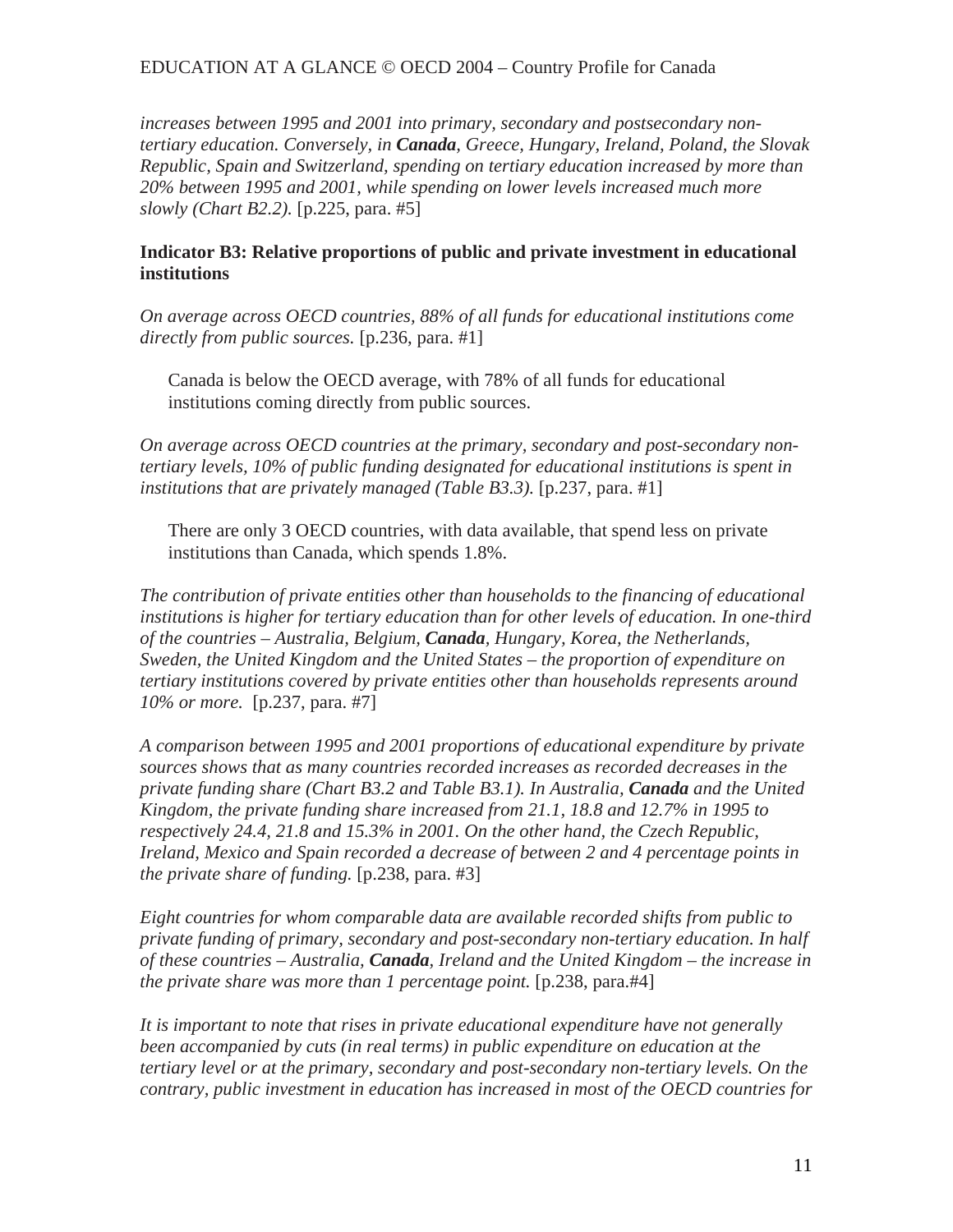EDUCATION AT A GLANCE © OECD 2004 – Country Profile for Canada

*which 1995 to 2001 data are available, regardless of changes in private spending (Table B2.2).* [p. 240, para. #1]

#### **Indicator B4: Total public expenditure on education**

*On average, in 2001 OECD countries devoted 12.7% of total public expenditure to education.* [p.247, para. #1]

*The public-sector proportion of funding of the different levels of education varies widely among OECD countries. … On average in OECD countries, public funding of primary, secondary and post-secondary non-tertiary education is three times that of tertiary education, mainly due to enrolment rates. This ratio varies by country from less than double in Canada, Denmark and Finland to as high as nearly 11 times in Korea. The latter figure is indicative of the relatively high proportion of private funds that go into tertiary education in Korea (Table B4.1).* [p. 247, para. #2]

*The process of budget consolidation puts pressure on education along with every other service. Nevertheless, with the exception of Canada, Japan and the Slovak Republic, spending on education grew at least as fast as spending in other public areas between 1995 and 2001; the proportion of public budgets spent on education grew, on average, from 11.8% in 1995 to 12.7% in 2001.* [p. 247, para. #6]

In Canada, spending on education decreased from 13.1% in 1995 to 12.7% in 2001.

#### **Indicator B5: Support for students and households through public subsidies**

Canada is not represented in this indicator.

#### **Indicator B6: Expenditure on institutions by service category and by resource category**

Although the data for this indicator are one year newer than in Indicator B6 of *Education at a Glance 2003*, the text and figures relating to Canada are identical.

*Below the tertiary level, educational expenditure is dominated by spending on educational core services. At the tertiary level, other services, particularly those related to R&D activities, can account for a significant proportion of educational spending. Differences among OECD countries in expenditure on R&D activities can therefore explain a significant part of the differences among OECD countries in overall educational expenditure per tertiary student (Chart B6.1). High levels of R&D spending in tertiary educational institutions in Australia, Austria, Belgium, Canada, Denmark, Finland, Germany, the Netherlands and Sweden (between 0.4 and 0.8% of GDP), for example, imply that spending on education per student in these OECD countries would be considerably lower if the R&D component were excluded (Table B6.1).* [p.261, para. #1]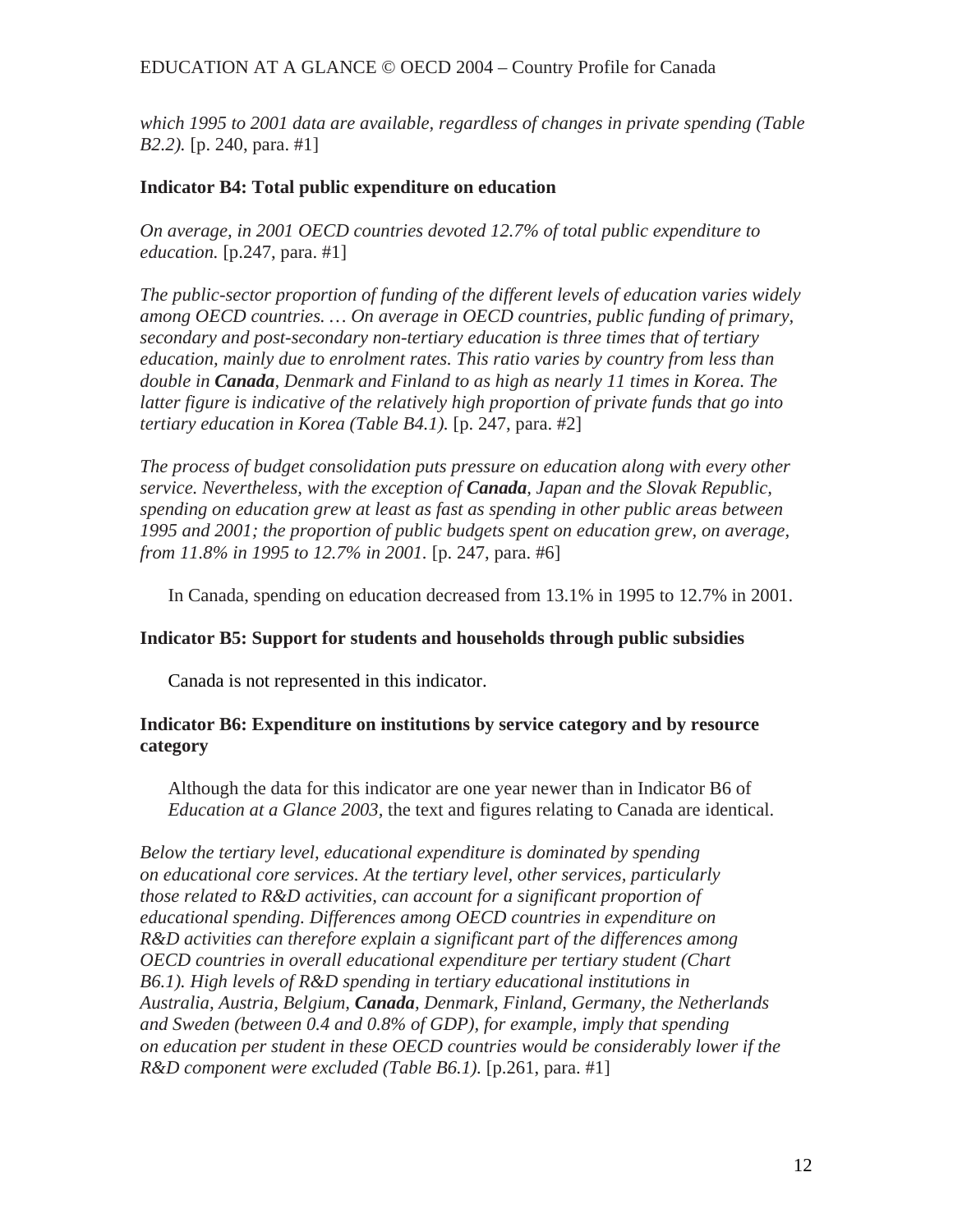*There is some noticeable variation among OECD countries with respect to the relative proportions of current and capital expenditure: at the primary, secondary and postsecondary non-tertiary levels combined, the proportion of current expenditure ranges from less than 87% in Iceland, Korea and Luxembourg to 96% or more in Austria, Belgium, Canada* [96.8%]*, Mexico and Portugal (Chart B6.2).* [p.262, para. #3]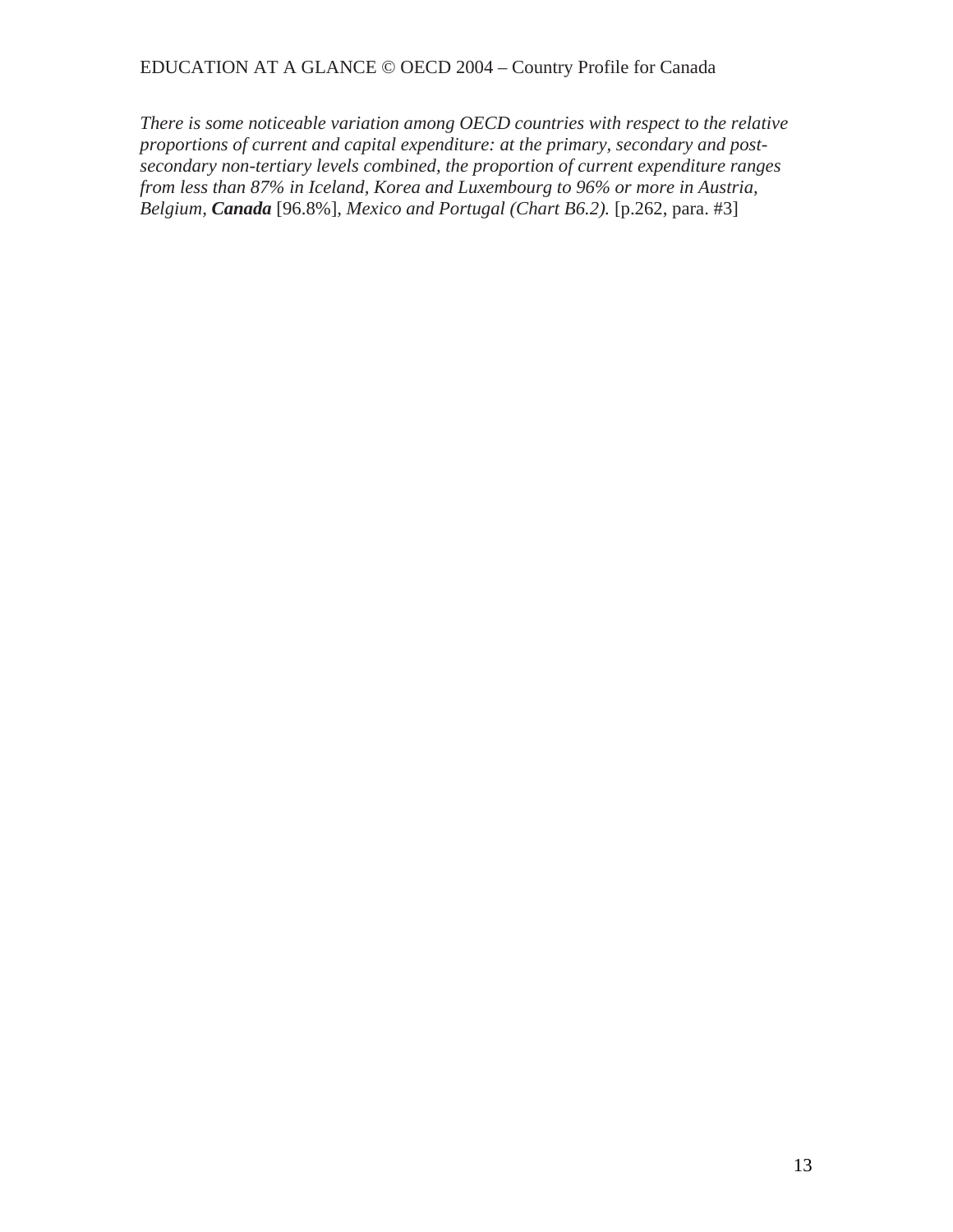#### **Chapter C: Access to Education, Participation and Progression**

#### **Indicator C1: School expectancy and enrolment rates**

Canada is not represented in this indicator.

**Indicator C2: Entry into and expected years in tertiary education and participation in secondary education** 

Canada is not represented in this indicator.

#### **Indicator C3: Foreign students in tertiary education**

*Foreign student data are collected by host countries and therefore relate to students that are coming in rather than to students going abroad. Host countries covered by this indicator are all of the OECD countries with the exception of Canada, Luxembourg and Portugal as well as the following partner countries: Argentina, Chile, India, Indonesia,*  Jordan, Malaysia, the Philippines, the Russian Federation, Thailand and Tunisia. [p.304, para. #2]

#### **Indicator C4: Education and work status of the youth population**

*In addition to the average six and a half years spent in education, a young person aged 15 can expect to hold a job for 6.4* [6.4 in Canada] *of the 15 years to come, to be unemployed for a total of 0.8 years* [0.8 in Canada] *and to be out of the labour market for 1.3 years* [1.0 in Canada], *neither in education nor seeking work (Table C4.1a). It is worth noting that, in absolute terms, young people can expect to spend less time in unemployment after completion of initial education than they could ten years ago.* [p.315, para. #6]

*A majority of countries have seen an increase in expected years of education over the past five years.* [p.316, sidebar]

Few countries have experienced decreases in expected years of education, and few countries have had stable figures. The expected years of education in Canada have been stable for the past 5 years, with an intermediate duration around 6.7 years.

*The average overall number of expected years in education is higher for females (6.6 compared with 6.3 years).* [p.318, para. #1]

In Canada in 2001, the expected years in education for females was 7.1 versus 6.5 years for males.

*By and large, males and females differ very little in terms of the expected number of years in unemployment, even though expected unemployment periods tend to be longer for males. While the situation is similar for both genders in many countries or with a*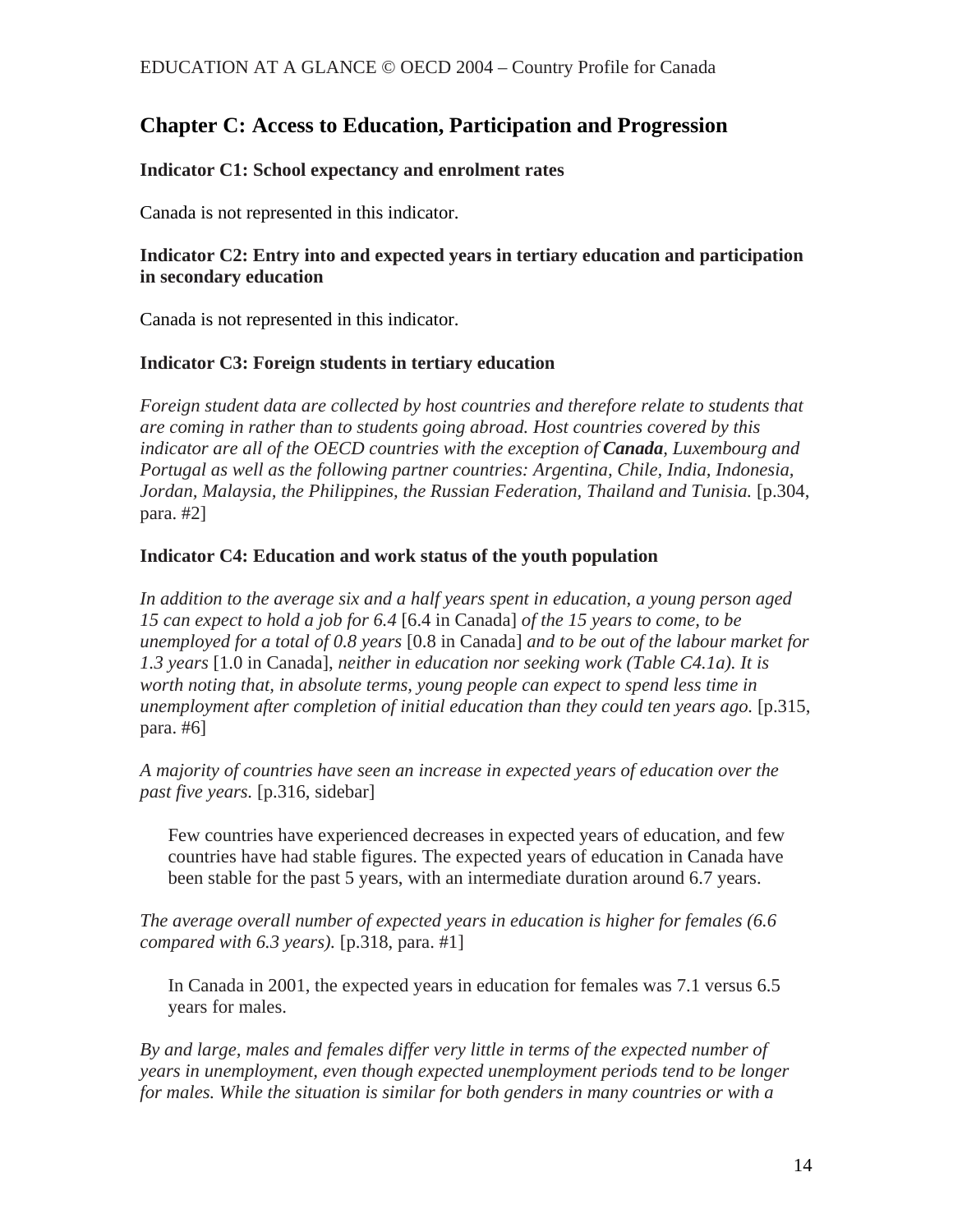*slight disadvantage for males, females appear to be at a clear disadvantage in the Czech Republic, Italy, Greece, Portugal and Spain, and at a sensible advantage in Canada, Hungary, Poland, the Slovak Republic and Turkey (Table C4.1a).* [p.318, para. #2]

[Chart C4.4] *Groups C and D include the majority of countries with an average duration of education. They clearly differ on how education is combined with work experience. In Group C, working while studying can occur as part of work-study programmes or in the form of part-time jobs out of school hours. Work-study programmes are relatively common in European countries such as Austria and Switzerland, and offer coherent vocational education routes to recognised occupational qualifications. Many young people also combine paid work out of school hours with education. This form of initial contact with the labour market for students between the ages of 15 and 24 is a major feature of the transition from education to work in Australia, Canada, the Netherlands, the United Kingdom and the United States and, to a lesser extent, Norway.* [p.320, para. #2]

*The employment status of males and females during the years spent in education is broadly similar, except in Austria, Germany and Switzerland, where noticeably more men participate in work-study programmes. In Australia, Canada, Denmark, Finland, Iceland, the Netherlands, Norway, Sweden and the United Kingdom, noticeably more females than males in the 15 to 24-year-old age group combine work outside school hours with education (Tables C4.2a and C4.2b).* [p.320, para. #5]

Males aged between 20 and 24 and between 25 and 29 in Canada are above the OECD average for the percentage of the population not in education and unemployed with varying levels of educational attainment, with 9.1 and 9.2% respectively, compared with the OECD averages of 8.2 and 6.7% (Table C4.2a). Conversely, females aged between 20 and 24 and between 25 and 29 in Canada are below the OECD average, with 4.8% for both cohorts, compared with the OECD averages of 6.1 and  $6.0\%$  (Table C4.2b)<sup>2</sup>. When looking at different levels of educational attainment, the pattern stays the same, with Canadian males above the OECD average, and Canadian females below the OECD average for the percentage of the population not in education and unemployed.

#### **Indicator C5: The situation of the youth population with low levels of education**

*To be out of education and out of employment is very uncommon in Denmark, France, Luxembourg, Norway and Poland; it is common in Finland, Italy, Mexico, the Slovak Republic and Turkey. ... In other OECD countries, the proportion* [of young people aged 15 to 19 who are neither at school nor in work] *is lower but not insignificant, ranging from 4 to 9%* [6.4% in **Canada**]. [p.345, para. #5]

 $\overline{a}$ 

<sup>&</sup>lt;sup>2</sup> Note that, although the figures for Canada are the same in Table C4.3, this is not the case for all countries and therefore the OECD country mean is different.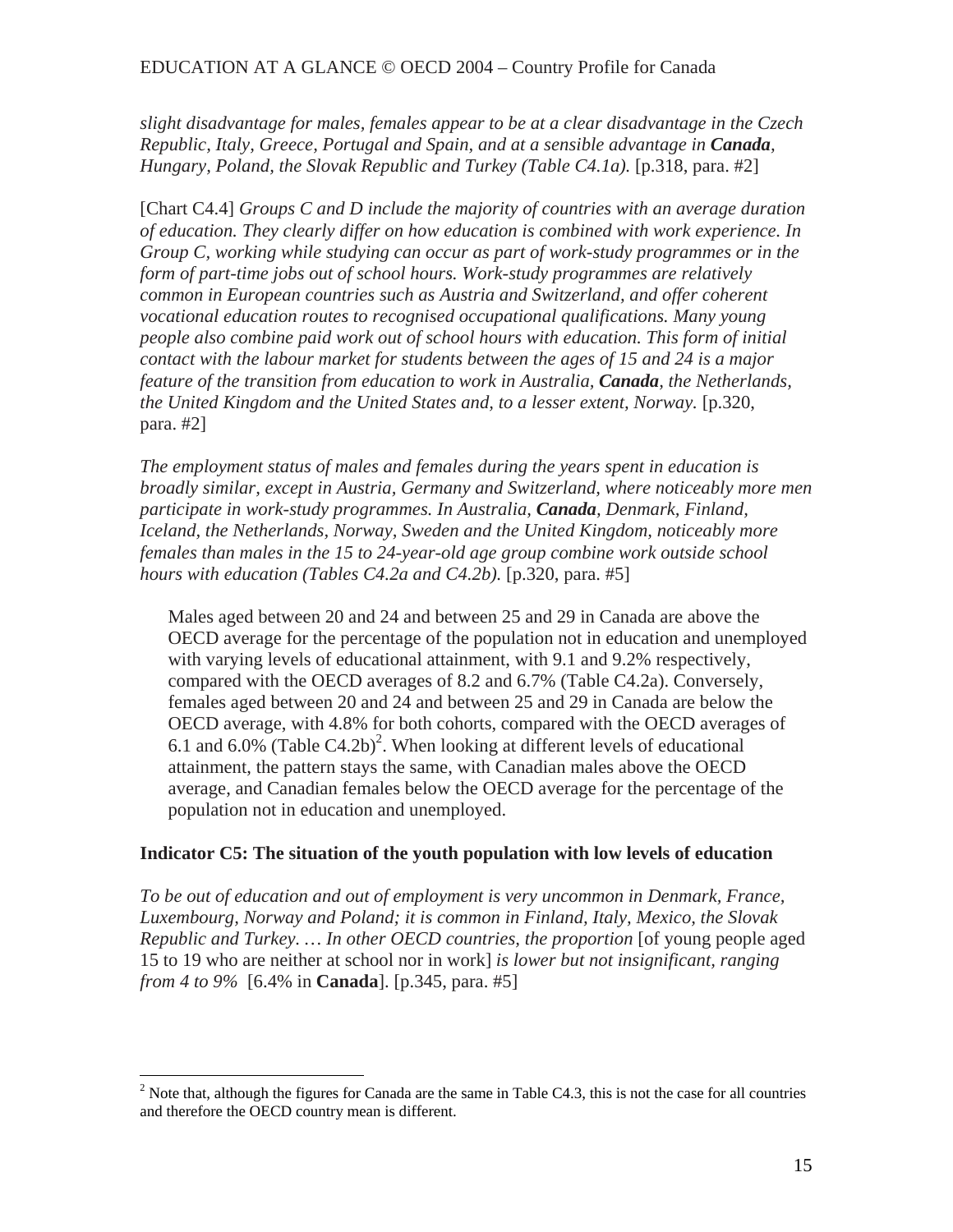EDUCATION AT A GLANCE © OECD 2004 – Country Profile for Canada

*For students aged between 20 and 24 years, compared with those aged 15 to 19, the scale of the problem grows and changes, since most 20 to 24-year-olds are entering the labour market for the first time after having completed initial education.* [p.345, para. #6]

*In eight OECD countries, including the Nordic and Eastern European countries as well as Switzerland and the United Kingdom, the proportion of young people (aged 20 to 24) no longer in education without upper secondary education remains under 10%* [10.9% in Canada]. … *The problem affects more young males than females in 19 out of 27 countries.* [p.346, para. #1]

In Canada, 13.1% of males are in this situation, versus 8.7% of females.

*Young persons with a low level of qualifications are more likely to have been born outside of the country in which they live. … The proportion of 20- to 24-year-olds not born in the country is much higher among those who are not in education and have not completed upper secondary education (Chart C5.4). Being born out of the country is a clear disadvantage in all but five countries: Australia, Canada, Ireland, Portugal and Spain. In other countries the proportion of non-native young persons is remarkably high among low-qualified individuals, on average twice as high as for persons born in the country, and much more in Austria, the Czech Republic, Switzerland and the United States.* [p.347, para. #1]

#### **Chapter D: The Learning Environment and Organisation of Schools**

Canada is not represented in this chapter.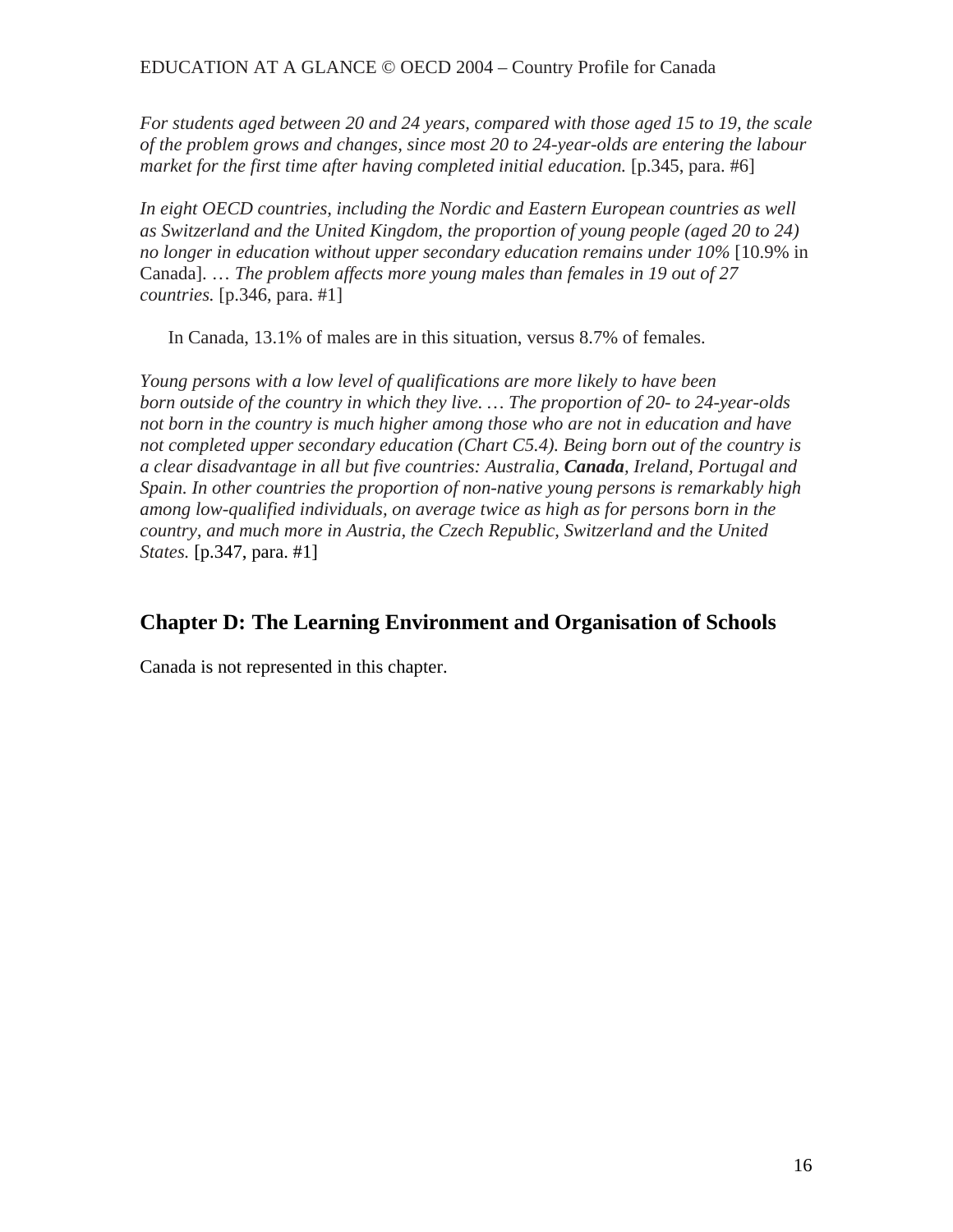#### **Background Information**

#### **I. The Organising Framework** [p.25]

*Education at a Glance – OECD Indicators 2004* provides a rich, comparable and up-todate array of indicators that reflect a consensus among professionals on how to measure the current state of education internationally. The indicators provide information on the human and financial resources invested in education, on how education and learning systems operate and evolve, and on the returns to educational investments. The indicators are organised thematically, and each is accompanied by relevant background information. The education indicators are presented within an organising framework which:

- distinguishes between the actors in education systems: individual learners, instructional settings and learning environments, educational service providers, and the education system as a whole;
- groups the indicators according to whether they speak to learning outcomes for individuals or countries, policy levers or circumstances that shape these outcomes, or to antecedents or constraints that set policy choices into context; and
- identifies the policy issues to which the indicators relate, with three major categories distinguishing between the quality of educational outcomes and educational provision, issues of equity in educational outcomes and educational opportunities, and the adequacy and effectiveness of resource management.

The following matrix describes the first two dimensions. References between the individual indicators and the cells in this matrix are provided in the next section.

|                |                                                            | $\left(1\right)$ | <b>Education and</b><br>learning outputs<br>and outcomes                                 | (2)   | <b>Policy levers and</b><br>contexts shaping<br>educational<br>outcomes                | (3)   | <b>Antecedents or</b><br>constraints that<br>contextualise<br>policy                   |
|----------------|------------------------------------------------------------|------------------|------------------------------------------------------------------------------------------|-------|----------------------------------------------------------------------------------------|-------|----------------------------------------------------------------------------------------|
| $(\mathbf{I})$ | Individual<br>participants in<br>education and<br>learning |                  | (1.1) The quality and<br>distribution of<br>individual educational<br>outcomes           | (2,1) | Individual attitudes,<br>engagement, and<br>behaviour                                  | (3.1) | Background<br>characteristics of the<br>individual learners                            |
| (II)           | Instructional<br>settings                                  |                  | (1.II) The quality of<br>instructional delivery                                          |       | $(2.II)$ Pedagogy and<br>learning practices and<br>classroom climate                   |       | (3.II) Student learning<br>conditions and<br>teacher working<br><i>conditions</i>      |
|                | (III) Providers of<br>educational<br>services              |                  | (1.III) The output of<br>educational<br>institutions and<br>institutional<br>performance |       | $(2.\Pi\Gamma)$ School environment<br>and organisation                                 |       | (3.III) Characteristics of the<br>service providers and<br>their communities           |
| (IV)           | The education<br>system as a whole                         |                  | $(1.IV)$ The overall<br>performance of the<br>education system                           |       | (2.IV) System-wide<br>institutional settings,<br>resource allocations.<br>and policies |       | $(3.1V)$ The national<br>educational, social,<br>economic, and<br>demographic contexts |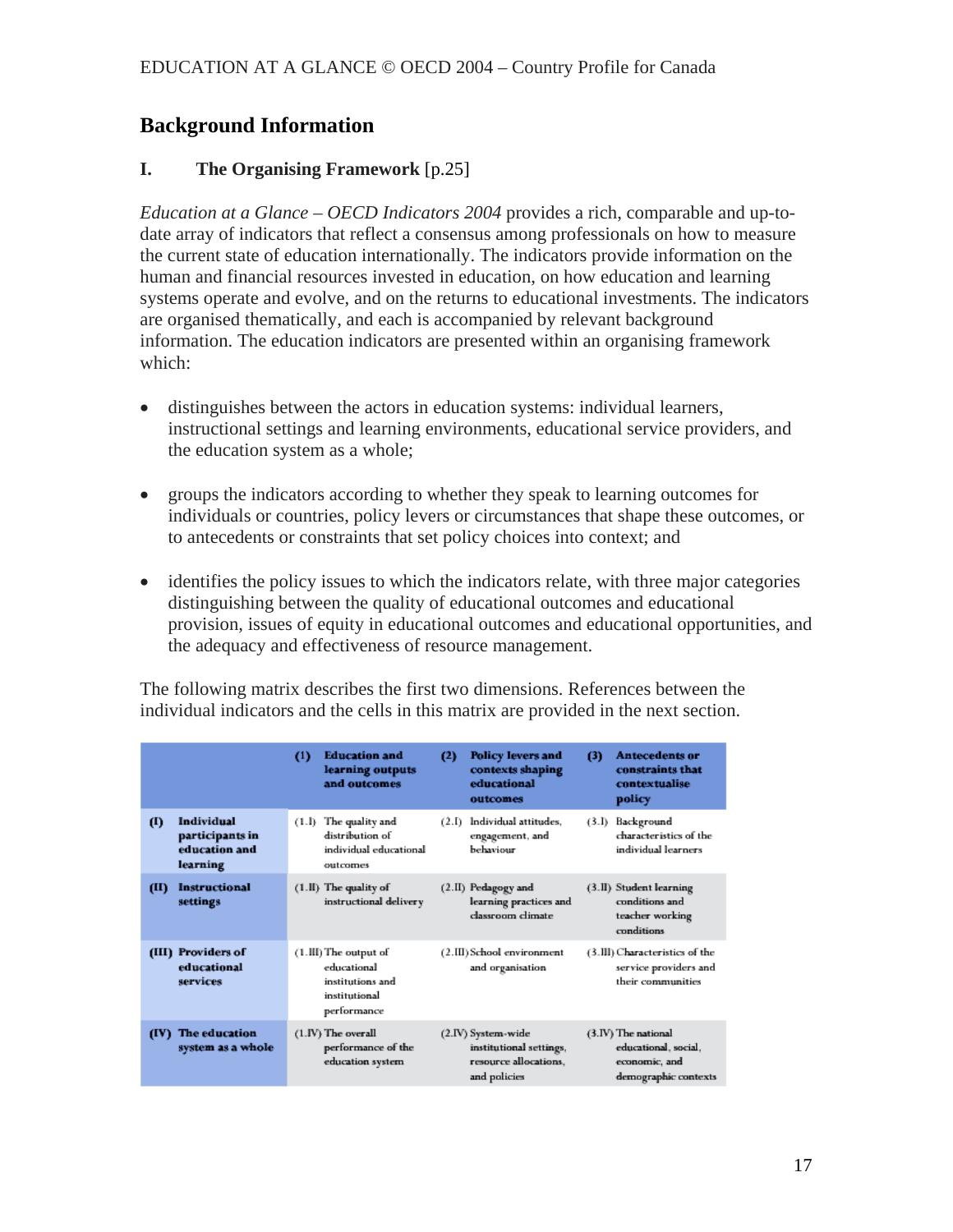#### **II. The Indicators** [pp.26–34]

#### **Chapter A: The output of educational institutions and the impact of learning (Indicators A1 to A12)**

Chapter A begins by examining the educational attainment of the adult population **(Indicator A1)** which provides a proxy measure of the stock of "human capital" in each country, equally providing a measure of the output of education systems **(Framework Cell 1.IV).** It also provides important context for education systems **(Framework Cell 3.IV)** as is witnessed by the close interrelationships between student performance and parental levels of educational attainment (OECD, 2001). *New:* This indicator also presents new analysis of demographic factors that are shaping the future supply of educational qualifications.

**Indicator A2** focuses on graduation rates at the upper secondary level of education which is often considered the minimum credential for successful labour market entry. In presenting both the annual upper secondary graduation rate as well as the stock of upper secondary graduates in the population, the indicator speaks both to the current output of educational institutions and of the system more generally **(Framework Cells 1.III and 1.IV**). An analysis by gender provides an assessment of gender equity in upper secondary qualifications.

**Indicators A3 and A4** turn the focus on tertiary level, examining tertiary graduation rates, as well as historical patterns of tertiary educational attainment. Tertiary graduation rates are an indicator of the current production rate of advanced knowledge by each country's education system whilst measures of educational attainment by age cohort show the evolution of advanced knowledge in the population **(Framework Cells 1.III and 1.IV)**. Attainment levels for different generations also provide an important context for current educational policies **(Framework Cell 3.IV)** helping to shape thinking on lifelong learning policies, for instance.

Analysis of tertiary graduates by field of study **(Indicator A4)** can be indicative of both the admission policies of tertiary institutions **(Framework Cell 2.III)** and prevailing labour market conditions **(Framework Cell 3.IV)** and can shed light on the demand for courses and teaching staff, as well as the supply of new graduates.

The indicator also reviews countries' progress in closing the gender gap in tertiary attainment and graduation rates, both overall and across different fields of education.

**Indicator A3** also compares drop-out rates which provide some indication of the internal efficiency of education systems **(Framework Cell 1.III)**. Students leave educational programmes before their completion for many reasons — they realise that they have chosen the wrong subject or educational programme, they fail to meet the standards set by their educational institution, or they may want to work before completing their programme. Nevertheless, high drop-out rates indicate that the education system is not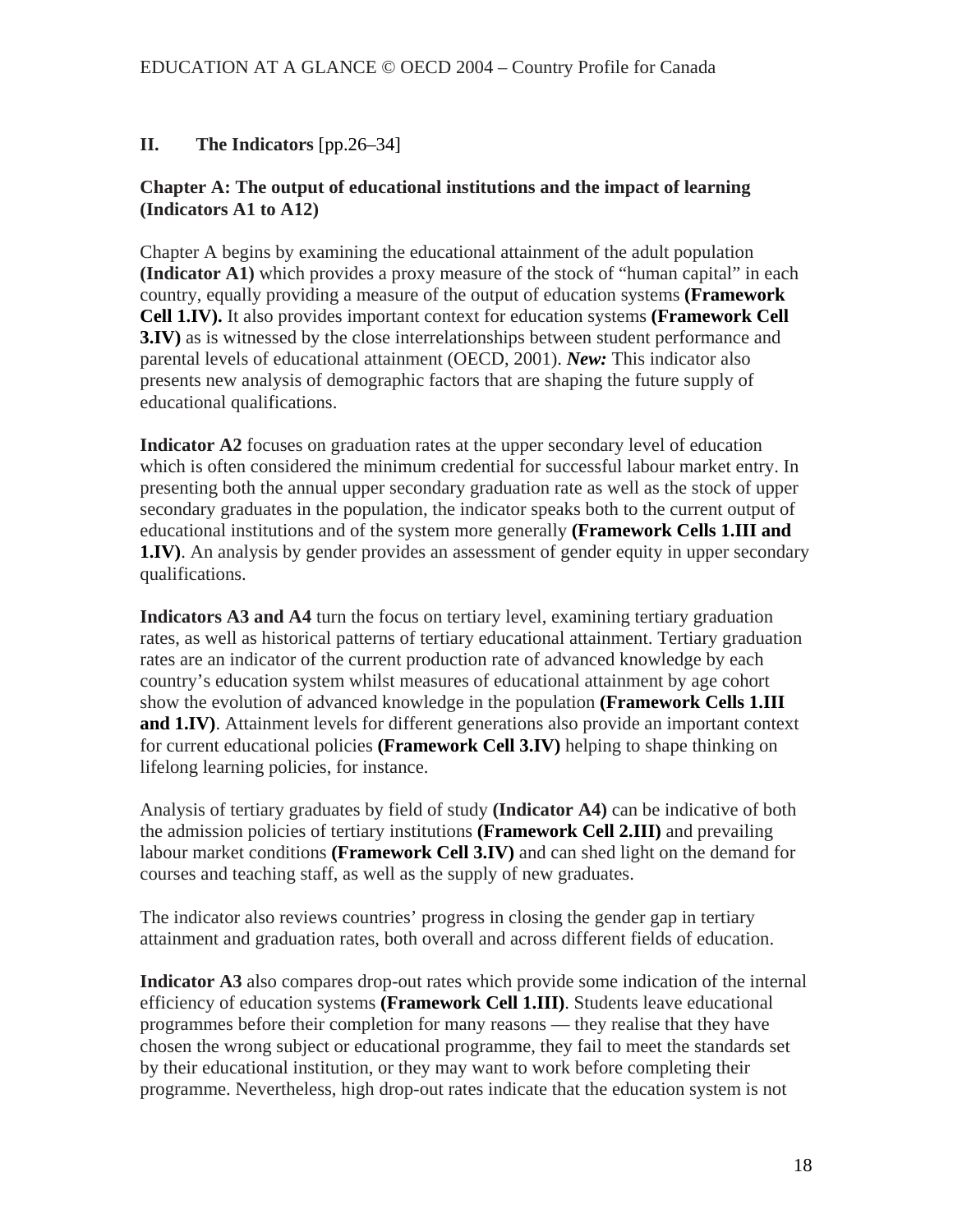meeting the needs of its clients. Students may find that the educational programmes do not meet their expectations or their needs in order to enter the labour market, or that the programmes require more time outside the labour market than they can justify.

Counting the numbers of graduates alone does not provide information about the quality of learning outcomes. To address this, Chapter A also compares the knowledge and skills attained by students across countries **(Framework Cell 1.I)**. *New:* **Indicator A5** has been newly introduced to assess trends in reading literacy skills of students around the age of 9 years both overall and by gender.

While **Indicator A5** looks at reading skills towards the beginning of schooling, **Indicators A6** and **A7** compare the reading, mathematics and science knowledge and skills of students at age 15, *i.e.* towards the end of their compulsory schooling period (from PISA 2000). These indicators are essential indicators for gauging the quality of educational performance as they assess to what extent societies have succeeded in equipping young adults with key foundation skills at an age when the transition to work is becoming a key concern for many.

Indicators A5, A6 and A7 not only benchmark the overall performance of countries **(Framework Cell 1.IV)**, but devote much attention also to the distribution of knowledge and skills in the student population, with the aim to assess to what extent countries succeed in combining high overall performance with an equitable distribution of learning outcomes **(Framework Cell 1.I)**.

Recognising the impact that education has on participation in labour markets, occupational mobility and the quality of life, policy makers and educators emphasise the importance of reducing educational differences between males and females. Significant progress has been achieved in reducing the gender gap in educational attainment (see **Indicators A1 and A2**), although in certain fields of study, such as mathematics and computer science, gender differences favouring males still exist (see **Indicator A4**).

As females have closed the gap and then surpassed males in many aspects of education, there are now many instances in which there is concern about the underachievement of males in certain areas, such as reading. Indeed, **Indicator A5** shows that boys' underachievement in reading has been long standing and has not significantly improved over a 10-year period. Gender differences in student performance therefore need to receive close attention from policy makers if greater gender equity in educational outcomes is to be achieved.

Furthermore, students' perceptions of what occupations lie ahead for them can affect their academic decisions and performance. An important policy objective should therefore be to strengthen the role that the education system can play in moderating gender differences in occupational expectations to help reduce performance gaps in different subject areas. **Indicator A9** begins by examining data from OECD's PISA study on gender differences in the occupations which 15-year old students expect to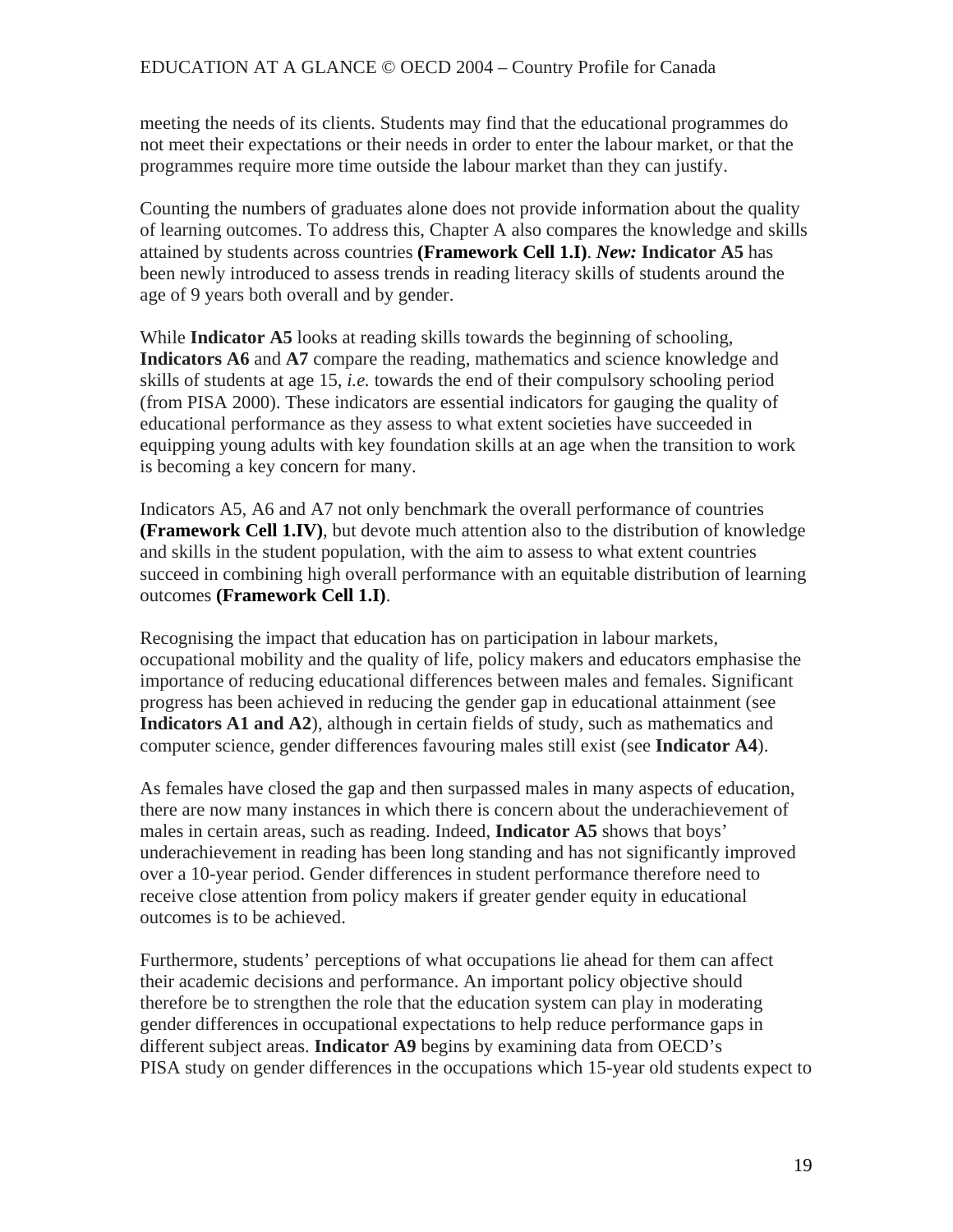have by the age of 30 and then examines gender differences in performance, attitudes and learning strategies in primary and secondary schools **(Framework Cells 1.I and 2.I)**.

An important element in the attitudinal profile of students is their sense of engagement in school life. School is a major aspect of the daily lives of young people, and their perception of schooling is reflected in their participation in academic, as well as nonacademic, pursuits. *New:* **Indicator A8** examines two dimensions of student engagement — sense of belonging and participation in school — and explores the extent to which these vary across countries. The indicator goes on to examine the interrelationships between student engagement and reading literacy performance. Student engagement can be seen both as an outcome of the schooling process **(Framework Cells 1.I)** as well as a context which shapes educational outcomes **(Framework Cells 2.I).** 

As levels of skill tend to rise with educational attainment, the social costs incurred when those with higher levels of education do not work also rise; and as populations in OECD countries age, higher and longer participation in the labour force can lower dependency ratios and help to alleviate the burden of financing public pensions. **Indicator A10**  examines the relationship between educational attainment and labour force activity, comparing employment rates first and then rates of unemployment and examining how these vary by gender. *New* for this indicator is an assessment of how these comparisons have changed over time. In measuring the relationship between labour force activity and educational attainment, these are, first and foremost, indicators of the long-term outcomes of education systems **(Framework Cell 1.IV)**. The adequacy of workers' skills and the capacity of the labour market to supply jobs that match those skills are, however, also important contexts for national education policy making **(Framework Cell 3.IV)**. Unemployment rates can also influence student decisions to continue in education and therefore can shed light on differing participation rates in education across countries.

One way in which markets provide incentives for individuals to develop and maintain appropriate levels of skills is through wage differentials, in particular through the enhanced earnings accorded to persons completing additional education. The pursuit of higher levels of education can also be viewed as an investment in human capital. Human capital includes the stock of skills that individuals maintain or develop, usually through education or training, and then offer in return for earnings in the labour market. The higher the earnings that result from increases in human capital, the higher the returns on that investment and the premium paid for enhanced skills and/or for higher productivity. **Indicator A11** and **Indicator A12** seek to measure the returns to education for individuals **(Framework Cell 1.I)**, in terms of higher earnings; for taxpayers, in terms of higher fiscal income from better educated individuals; and for societies more generally **(Framework Cell 1.IV)**, in terms of the relationship between education and labour productivity. Together, these indicators shed light on the longer-term impact of education for individuals and societies. Indicator A11 also sheds light on an important national context **(Framework Cell 3.IV)** for policy making and can influence public funding policies in general and policies on financial aid to students in particular. It can also provide context for individual students' decisions to engage in education at different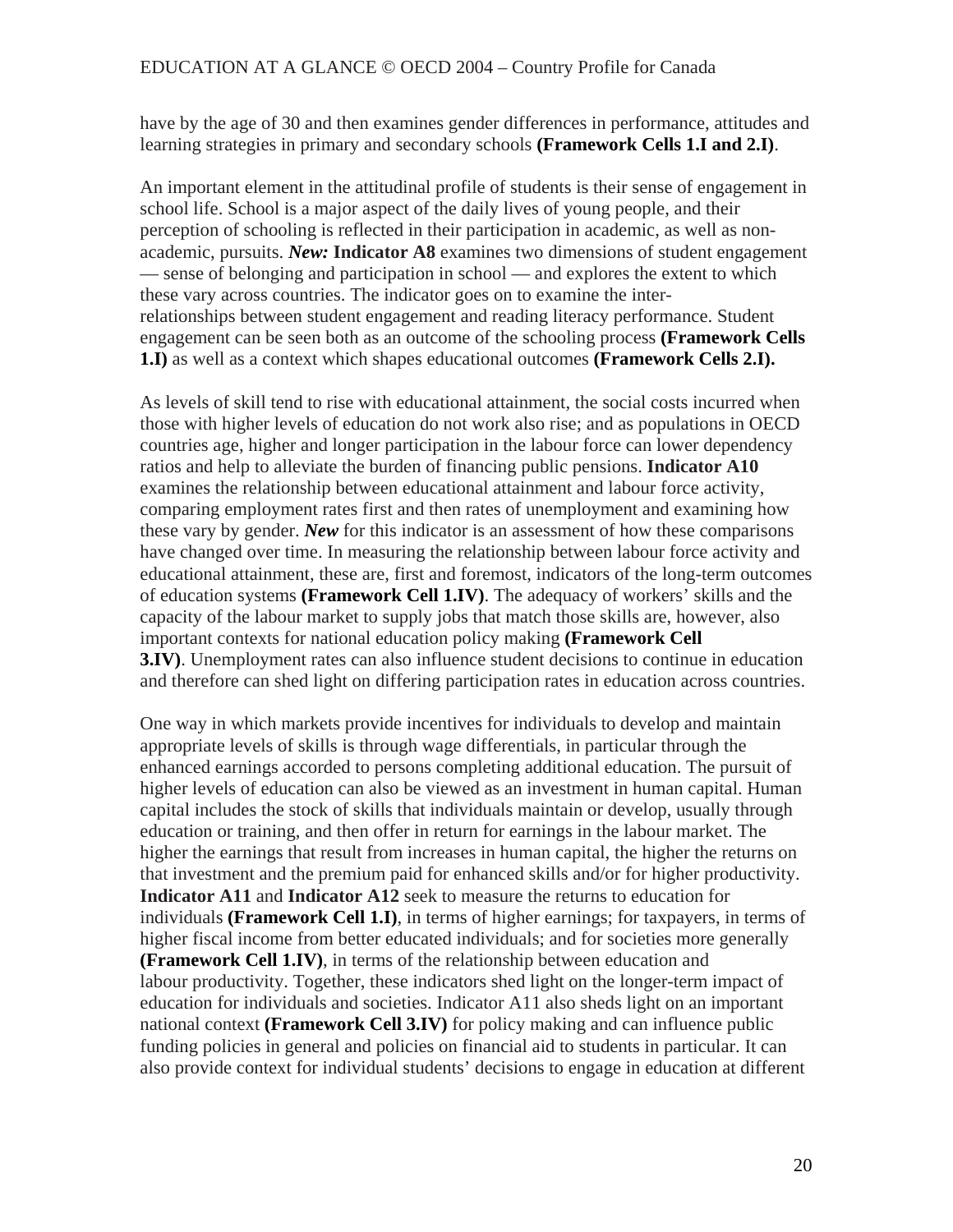levels **(Framework Cell 3.I)**. A *new* dimension to Indicator A11 is the comparison of relative earnings over time both overall and for males and females separately.

#### **Chapter B: Financial and human resources invested in education (Indicators B1 to B6)**

Financial resources are a central policy lever for improving educational outcomes. As an investment in human skills, education can help to foster economic growth and enhance productivity, contribute to personal and social development, and reduce social inequality. But like any investment, education needs to be financed. After Chapter A examined the returns to education, Chapter B provides a comparative examination of spending patterns in OECD countries. By giving emphasis to trends in educational spending, the chapter seeks to analyse how different demand and supply factors interact and how spending on education, compared to spending on other social priorities, has changed.

Effective schools require the right combination of trained and talented personnel, adequate facilities, state-of-the-art equipment, and motivated students ready to learn. The demand for high-quality education, however, can translate into higher costs per student, and must therefore be weighed against undue burdens for taxpayers. No absolute standards exist for measuring the per student resources needed to ensure optimal returns for individual students or society as a whole. Nonetheless, international comparisons can provide a starting point for discussion by evaluating the variation that exists between OECD countries in educational investment. **Indicator B1** examines direct public and private expenditure on educational institutions in relation to the number of their full-time equivalent (FTE) students and investigates how this relates to countries' relative wealth, as measured by GDP per capita. It also reviews how OECD countries apportion per student education expenditure between different levels of education and presents a decomposition of the changes in student numbers and expenditure which underlie these figures. *New:* To further understand the comparisons by level a new feature of the indicator is a comparison of the distribution of expenditure by education level and the distribution of students by educational level.

Expenditure per student is a key policy measure which most directly impacts on the individual learner as it acts as a constraint on the learning environment in schools and student learning conditions in the classroom **(Framework Cells 2.I, 3.III and 3.II)**.

However, relating Indicator B1 to Indicators A6 and A7 also shows that lower expenditure cannot automatically be equated with a lower quality of educational services.

**Indicator B2** examines the proportion of national resources that goes to educational institutions and the levels of education to which they go. The proportion of national financial resources allocated to education is one of the key choices made by each OECD country; it is an aggregate choice made by governments, enterprises, and individual students and their families. Indicator B2 also shows how the amount of educational spending relative to the size of national wealth and in absolute terms has evolved over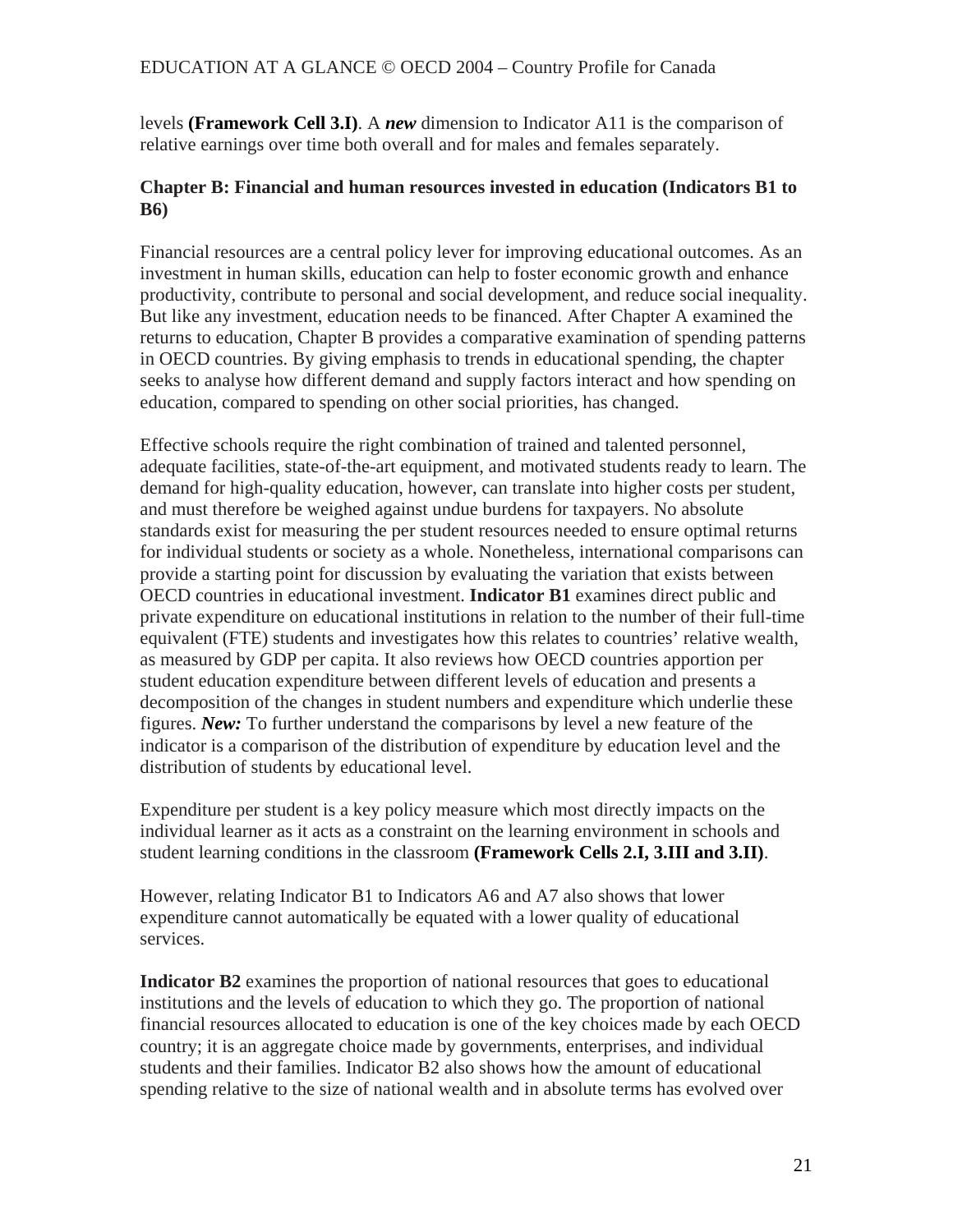time in OECD countries. National resources devoted to education are a key national policy lever (**Framework Cell 2.IV**) but also act as an antecedent to the activities of schools, classrooms and individual learners (**Framework Cells 3.III, 3.II and 3.I**).

Cost-sharing between the participants in education and society as a whole is an issue that is under discussion in many OECD countries. This is a particularly relevant question at the early and late stages of education — pre-primary and tertiary — where full or nearly full public funding is less common. As new client groups participate in education, the range of educational opportunities, programmes and providers is growing, and governments are forging new partnerships to mobilise the necessary resources. Public funding is now being looked upon increasingly as providing only a part, albeit a very substantial part, of the investment in education. Private funding is playing an increasingly important role.

New funding strategies aim not only at mobilising the required resources from a wider range of public and private sources, but also at providing a broader range of learning opportunities and improving the efficiency of schooling. In the majority of OECD countries, publicly funded primary and secondary education is also organised and delivered by public institutions. However, in a fair number of OECD countries the public funds are then transferred to private institutions or given directly to households to spend in the institution of their choice. In the former case, the final spending and delivery of education can be regarded as subcontracted by governments to non-governmental institutions, whereas in the latter instance, students and their families are left to decide which type of institution best meets their requirements. To the extent that private financing of education creates barriers for the participation of learners from lower income groups, this may reflect in variation of performance between institutions.

To shed light on these issues, **Indicator B3** examines the relative proportions of funds for educational institutions from public and private sources, and how these figures have evolved since 1995. *New:* For the first time, private expenditure is disaggregated between household expenditure and the expenditure of other private funders, allowing a more refined analysis of public and private funding to be undertaken.

As with Indicator B2, national resources devoted to education are a key national policy lever **(Framework Cell 2.IV)** as well as an antecedent to the activities of schools, classrooms and individual learners **(Framework Cells 3.III, 3.II and 3.I)**.

All governments are involved in education, funding or directing the provision of services. Since markets offer no guarantee of equal access to educational opportunities, governments fund educational services to ensure that they are within the reach of their populations. Public expenditure on education as a percentage of total public expenditure indicates the value of education relative to the value of other public investments such as health care, social security, defence and security. **Indicator B4** completes the picture of the volume of resources invested in education by examining changes in public spending on education in absolute terms and relative to changes in overall public spending.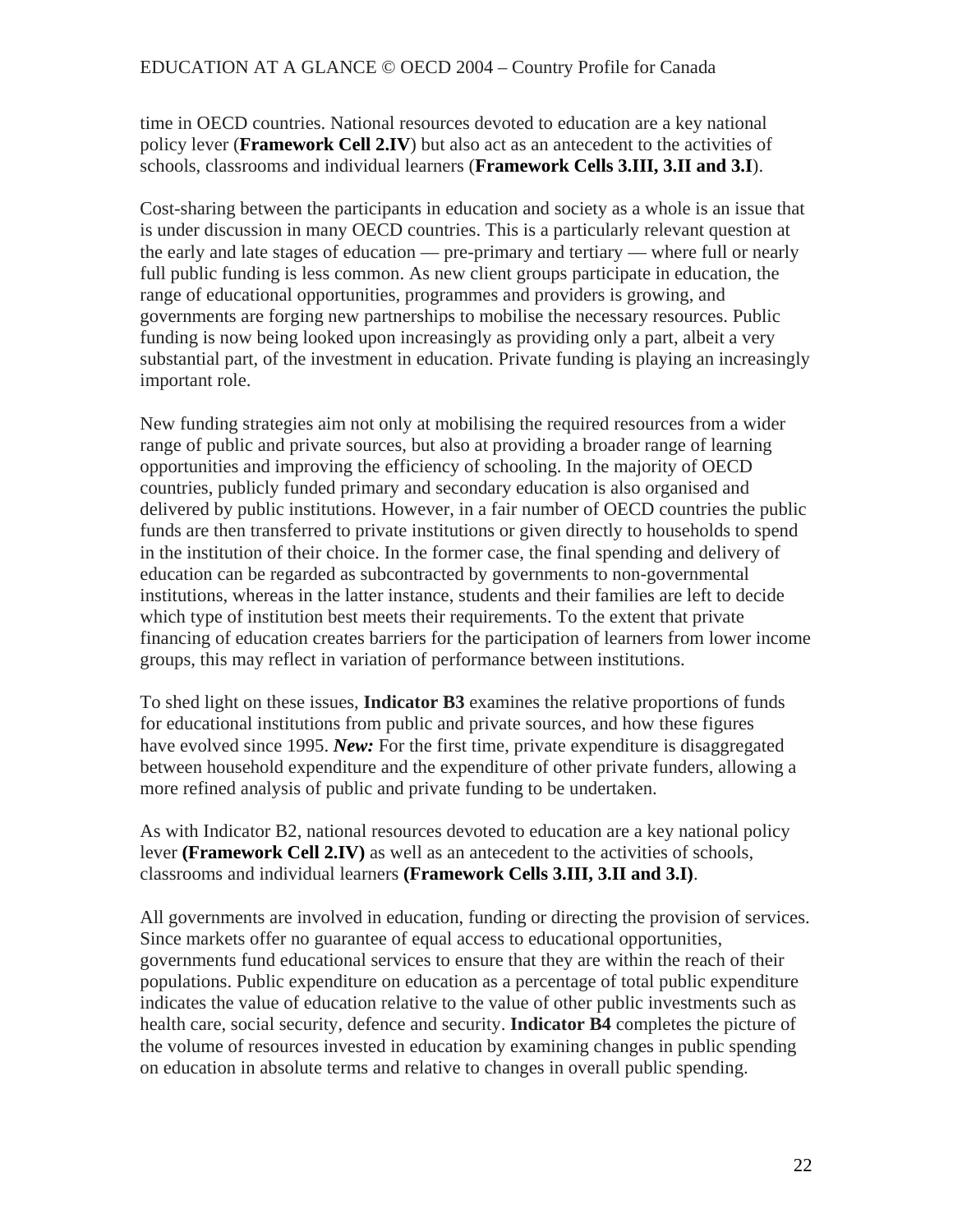Since the second half of the 1990s, most OECD countries made serious efforts to consolidate public budgets. Education had to compete for public financial support against a wide range of other areas covered in government budgets. To portray this, the indicator evaluates changes in educational expenditure in absolute terms and also relative to changes in the size of public budgets.

As with **Indicators B2 and B3**, national resources devoted to education are a key national policy lever **(Framework Cell 2.IV)** as well as an antecedent to the activities of schools, classrooms and individual learners **(Framework Cells 3.III, 3.II and 3.I)**.

The primary financing mechanism of education in most OECD countries remains direct spending on educational institutions. However, governments are looking increasingly towards greater diversity in financing instruments. Comparing these instruments helps to identify policy alternatives. Subsidies to students and their families, the subject of **Indicator B5,** constitute one such alternative to direct spending on institutions. They are used as incentives to engage individuals or groups of individuals in education or to open opportunities for them in different types of institutions **(Framework Cells 2.I and 2.III)**.

Governments subsidise the costs of education and related expenditure in order to increase access to education and reduce social inequalities. Furthermore, public subsidies play an important role in indirectly funding educational institutions. Channelling institutional funding through students may heighten institutional competition and therefore the efficiency of education funding. Since aid for student living costs can also serve as a substitute for work as a financial resource, public subsidies may enhance educational attainment by enabling students to study full-time and to work fewer hours or not at all.

Public subsidies come in many forms: means-based subsidies, family allowances for all students, tax allowances for students or parents, or other household transfers. Should household subsidies take the form of grants or loans? Do loans effectively help increase the efficiency of financial resources invested in education and shift some of the costs to the beneficiaries? Or are student loans less appropriate than grants for encouraging lowincome students to pursue their education? **Indicator B5** cannot answer these questions, but it does provide a useful overview of the subsidy policies being pursued in different OECD countries.

Chapter B concludes with an examination of how financial resources are invested and apportioned among resource categories (**Indicator B6**). The allocation of resources can influence the quality of instruction (through the relative expenditure on teachers' salaries, for example), the condition of educational facilities (through expenditure on school maintenance), and the ability of the education system to adjust to changing demographic and enrolment trends. A comparison of how OECD countries apportion their educational expenditure among resource categories can provide some insight into the differences in organisational structure and operation of educational institutions. Systemic budgetary and structural decisions on allocating resources eventually make themselves felt in the classroom; they affect teaching and the conditions under which teaching takes place. A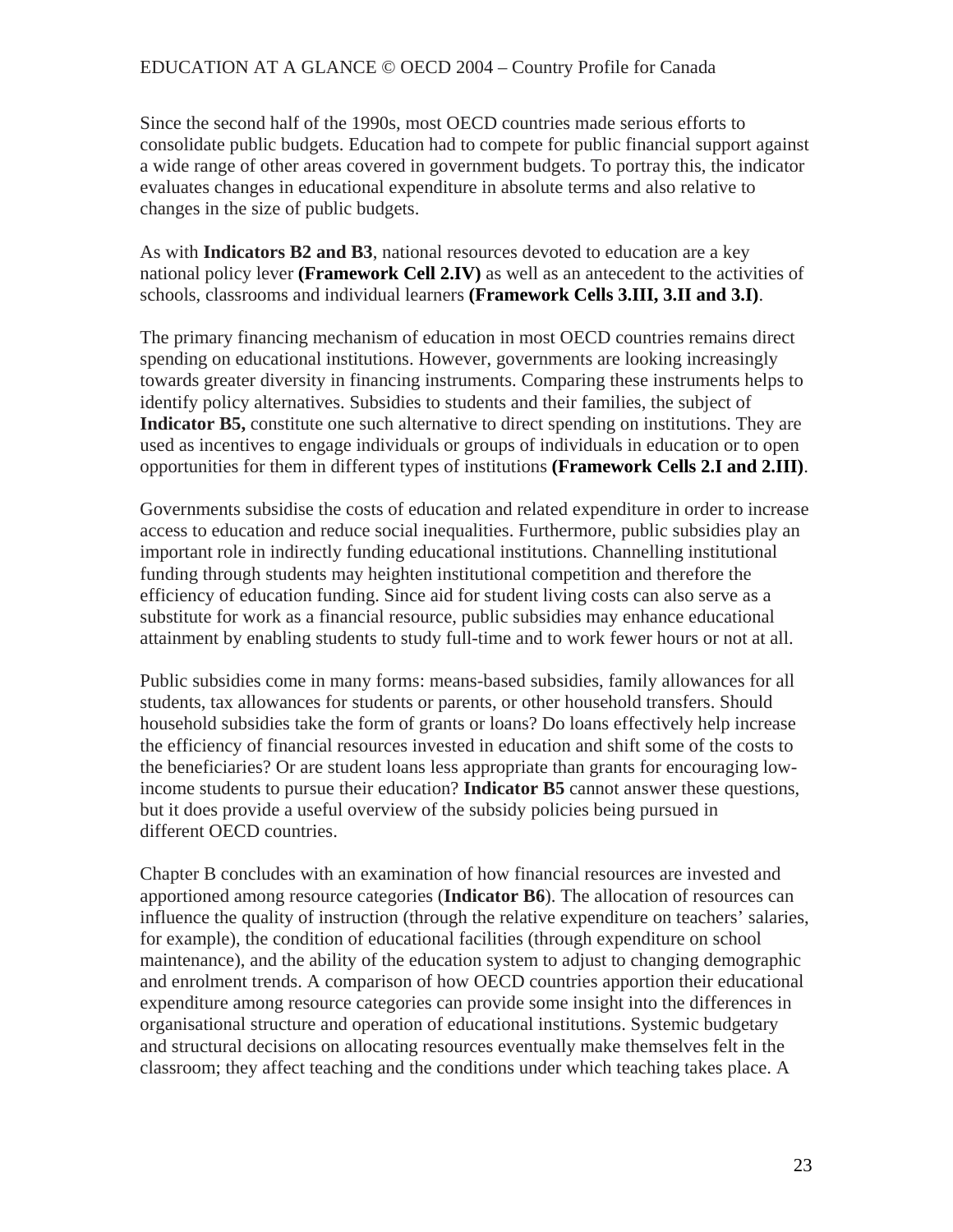system-wide description of decisions on how educational funding is spent, decisions that will influence system level outputs **(Framework Cell 2.IV)**.

#### **Chapter C: Access to education, participation and progression (Indicators C1 to C5)**

A well-educated population is critical for a country's economic and social development, in both the present and the future. Societies therefore have an intrinsic interest in ensuring broad access to a wide variety of educational opportunities for children and adults. Early childhood programmes prepare children for primary education. They can help to combat linguistic and social disadvantages and provide opportunities to enhance and complement home educational experiences. Primary and secondary education lay the foundations for a wide range of competencies and so prepare young people to become lifelong learners and productive members of society. Tertiary education, either immediately after school or later, provides a range of options for acquiring advanced knowledge and skills. Chapter C sketches a comparative picture of access, participation and progression in education across OECD countries.

Virtually all young people in OECD countries can expect to go to school for 11 years. However, participation patterns and progression through education vary widely. Both the timing and participation rate in preschool and after the end of compulsory education differ considerably between countries. Some countries have extended participation in education, for example, by making pre-school education almost universal by the age of three, by retaining the majority of young people in education until the end of their teens, or by maintaining 10 to 20% participation aged into their late 20s.

**Indicator C1** sheds light on these issues by portraying enrolment rates and the expected duration of schooling. It can help to elucidate the structure of education systems and access to educational opportunities in them. *New:* An analysis newly added to this indicator is that of the pattern of enrolment in education for single years of age for young adults. This indicates the ages at which the transition between different levels of education occurs across countries and also the ages at which young people's participation in formal education starts to decline. Enrolment patterns indicate overall outcomes of educational policy **(Framework Cell 1.IV)** but, in the form of school expectancy, also outcomes at the individual level **(Framework Cell 1.I)**.

While the successful graduation from upper secondary education is becoming the norm in most OECD countries (see Indicator A2), routes to it are becoming increasingly varied. Upper secondary programmes can differ in their curricular content, often depending on the type of further education or occupation for which the programmes are intended to prepare students. Most upper secondary programmes in OECD countries are primarily designed to prepare students for further studies at the tertiary level. The orientation of these programmes can be general, pre-vocational or vocational. Besides the programmes primarily preparing students for further education, in most OECD countries there are also upper secondary programmes designed to prepare students for direct entry to the labour market. Enrolment in these different types of educational programmes is examined in **Indicator C2**.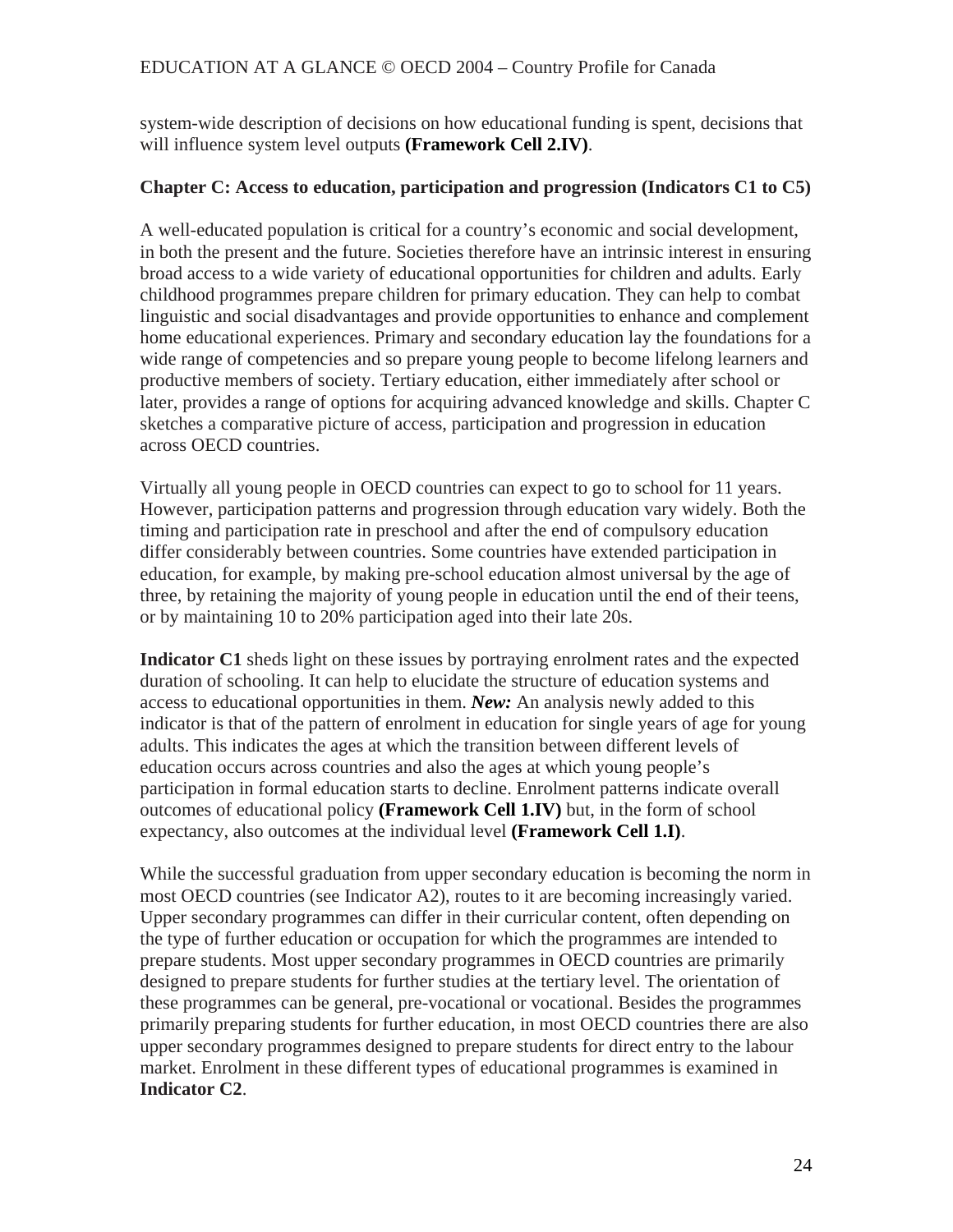**Indicator C2** also sheds light on rates of entry into tertiary education, that provide an important indication of the extent to which a population is setting out to acquire the highlevel skills and knowledge that labour markets in knowledge societies value. The indicator also provides a gender profile of the participants.

Like Indicator C1, Indicator C2 reflects on overall outcomes of educational policy **(Framework Cell 1.IV)** as well as on outcomes at the individual level **(Framework Cell 1.I)**.

Access to and participation in tertiary education is no longer limited to national boundaries. One way for students to expand their knowledge is to attend higher educational institutions in countries other than their own. Such international student mobility involves costs and benefits to students and institutions in sending and host countries alike. While the direct short-term monetary costs and benefits of this mobility are relatively easy to measure, the long-term social and economic benefits to students, institutions and countries are more difficult to quantify. The number of students studying in other countries (**Indicator C3**), however, provides some idea of the extent of student mobility and illustrates those countries that are net importers and net exporters of students. *New:* As well as, for the first time, providing some comparisons over time of student mobility, the indicator this year introduces an analysis of the subjects which foreign students choose to study. Such analysis helps to highlight "magnet" programmes which attract students from abroad in large numbers and which result from many factors related to the demand for and supply of particular programmes.

The indicator reflects on students' motivation to study in other countries and hence raise their labour market prospects (**Framework Cell 2.I**) but is also indicative of the national policy on student mobility (**Framework Cell 2.IV**). The policy itself is, of course, a condition under which students' mobility takes place **(Framework Cell 3.I)** and the extent of student mobility is a context for the learning environment in school and teaching and learning practices in the classroom **(Framework Cells 3.III and 3.II)**.

All OECD countries are experiencing rapid social and economic changes that are making the transition to working life more uncertain. Entering the labour market is often a difficult period of transition. While the length of time spent in education has increased, a significant proportion of young people still remain marginal if they are neither in education or working, *i.e*., they are either unemployed or in non-employment. **Indicators C4** and **C5** examine the education and employment status of young men and women and provide information on how successfully the transition from school to work is made. **Indicator C4** focuses on the combination of work and study and Indicator C5 on the work status of young people who are no longer in education. *New:* An important new development in Indicator C4 is the addition of comparisons over time which help to show how the experiences of young people in managing the transition between education and work have changed in recent years. *New:* For the first time, Indicator C5 examines the profile of young persons with low levels of qualifications in terms of whether or not they were born in the host country, throwing further light on the challenges facing countries in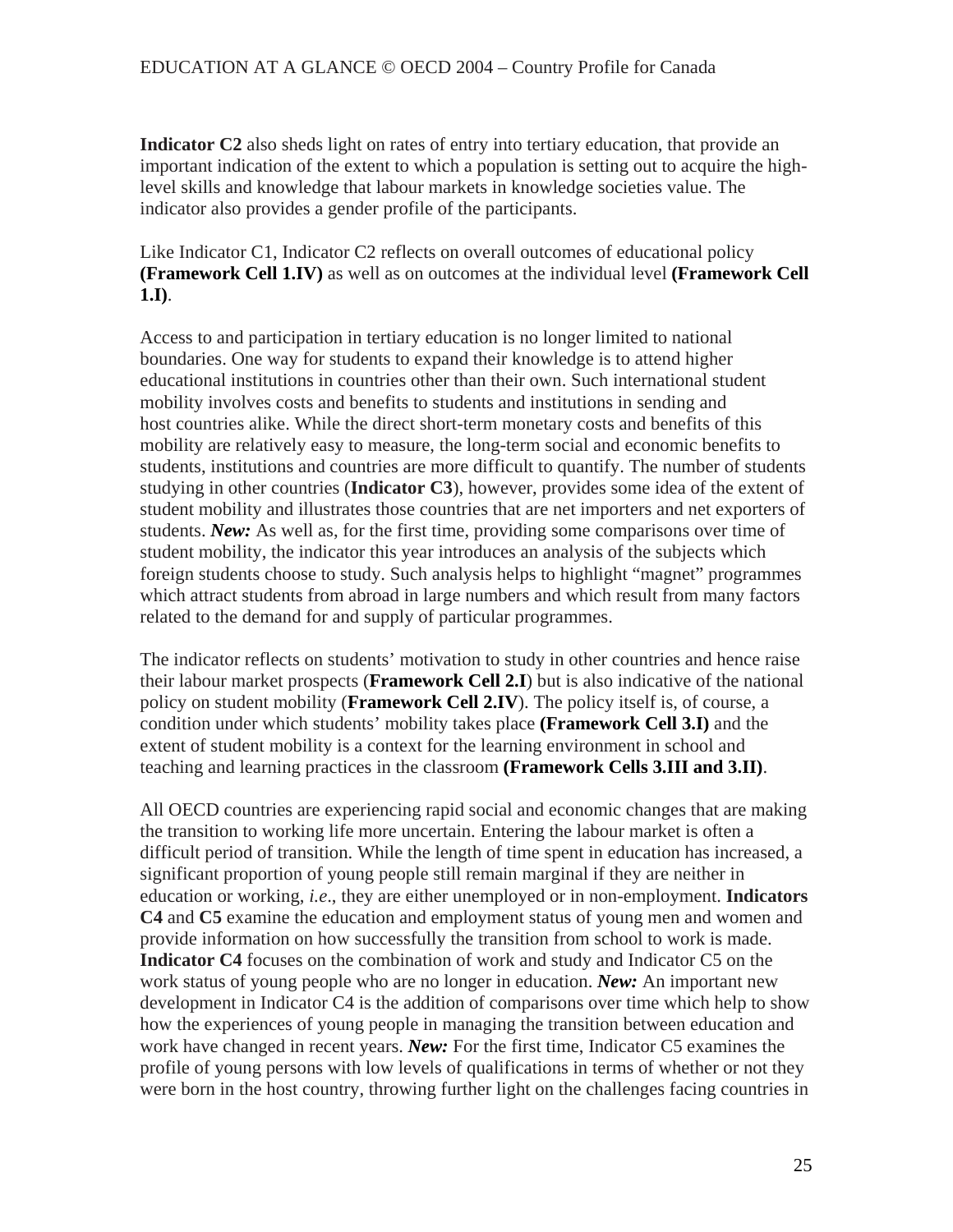raising education levels. *New:* The indicator also now provides further insight into the difficulties faced by the low qualified in finding employment by showing the proportion of under-qualified young people who have never had a job.

Both indicators reflect outcomes not only for the individual student **(Framework Cell 1.I)** but also for the education system as a whole as it interacts with the labour market **(Framework Cell 1.IV)**. They also provide a context for current participation rates and patterns both individually and collectively within the system **(Framework Cells 3.I and 3.IV)**.

#### **Chapter D: The learning environment and organisation of schools (Indicators D1 to D6)**

Chapters A, B and C examined financial resources invested in education, patterns of participation, and the results of education in terms of student achievement and the labour market outcomes of education. Chapter D concludes the publication with an examination of student learning conditions, teacher working conditions and the decision making processes in place in national education systems. These are crucial contexts within which student learning takes place and which are, in the main, open to policy influence.

The amount and quality of time that people spend learning between early childhood and the start of their working lives, shape their lives, socially and economically. How effectively learning time is used depends on how appropriate study programmes are, and on how much instruction time a student receives. At the same time, instruction time in formal classroom settings comprises a large part of the public investment in student learning. Instruction time is, therefore an important policy lever which acts most directly on the individual learner **(Framework Cell 2.I)** but also as a context for teaching and learning practices in the classroom and school **(Framework Cells 3.II and 3.III)**.

**Indicator D1** examines instruction time available for various study areas for students of different ages.

Besides policies on instruction time, other important aspects of student learning conditions are policies which determine student admissions to different schools and how students are then grouped within these schools. Student admission, placement and grouping policies set the framework for selection of students for academic programmes and for streaming of students according to their specific career goals and educational needs. *New:* The newly introduced **Indicator D5** examines these policies as they apply at the upper secondary level, where the educational provision begins to show greater diversity and the choices made by students need to be carefully managed to allow them to fulfil their potential and at the same time to ensure equal opportunities for all.

Student admission and grouping policies are policy levers which act on the individual learner (**Framework Cell 2.I**) but which are also contexts in which the classrooms and institutions operate (**Framework Cells 3.II and 3.III**).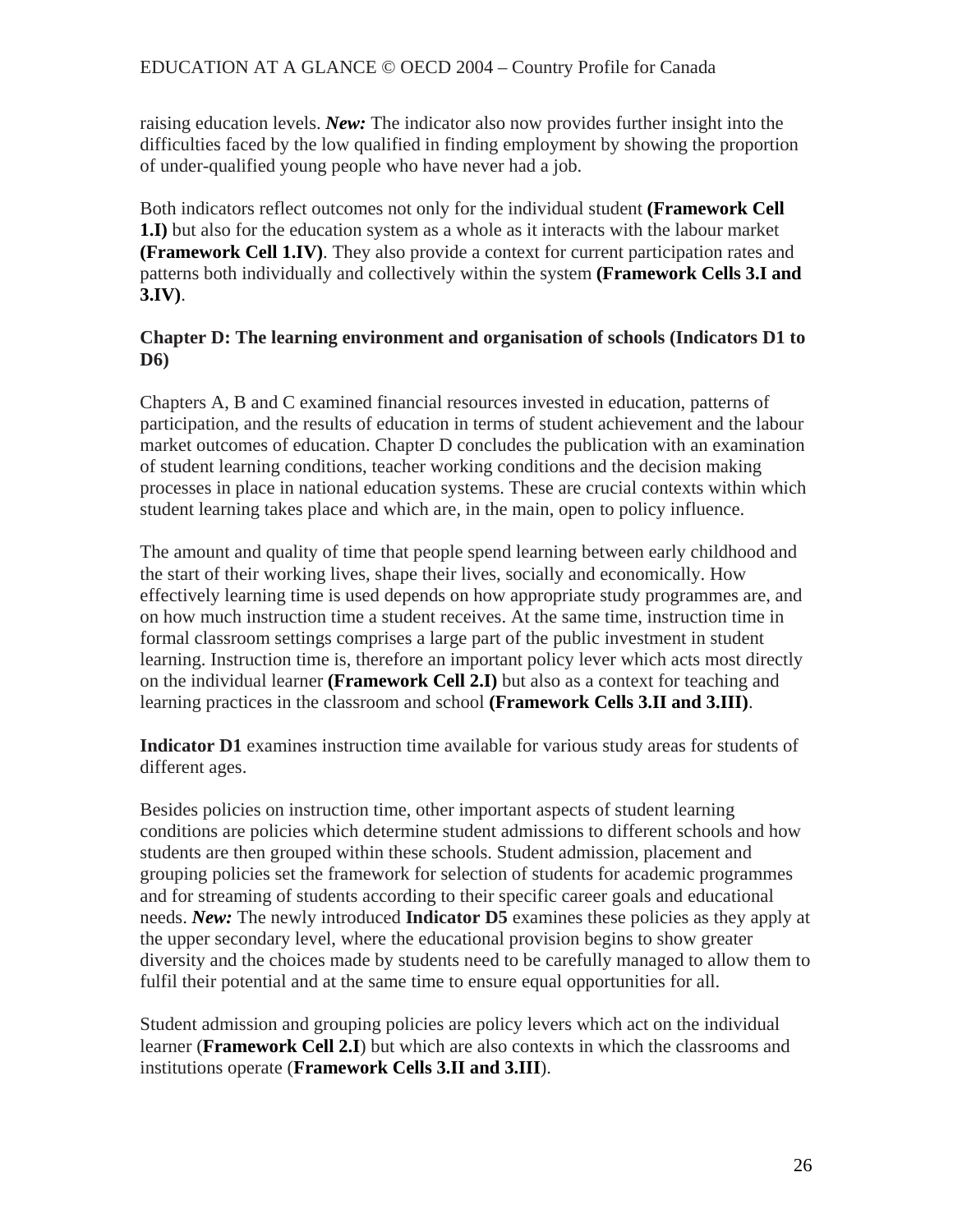The size of the learning group that shares teacher time is another variable that impacts on the use of classroom learning time. **Indicator D2** looks at the variation in average class size, and the ratio of students to teaching staff across OECD countries to estimate the human resources available for individual students. Both measures are factors which, on the whole, schools can influence (**Framework Cell 2.III**), though in some cases these can be constrained by system-level policies. They are also important contexts which shape student learning **(Framework Cell 3.I)** and classroom instruction (**Framework Cell 3.II**). *New:* A newly introduced feature of the indicator is a comparison of ratios of students to teaching staff between public institutions and private institutions, which has relevance to the debate concerning the comparative strengths and weaknesses of public versus private sector education.

Chapter D continues with a comparative review of teachers' working conditions, examining first teachers' salaries and then teachers working and teaching time. Education systems employ a large number of professionals in increasingly competitive market conditions. Ensuring a sufficient number of skilled teachers is a key concern in all OECD countries. Key determinants of the supply of qualified teachers are the salaries and working conditions of teachers, including starting salaries and pay scales, and the costs incurred by individuals to become teachers, compared with salaries and costs in other occupations. Both affect the career decisions of potential teachers and the types of people attracted to the teaching profession. At the same time, teachers' salaries are the largest single factor in the cost of providing education. Teacher compensation is thus a critical consideration for policy makers seeking to maintain the quality of teaching and a balanced education budget. The size of education budgets naturally reflects trade-offs between a number of interrelated factors, including teachers' salaries, the ratio of students to teaching staff, the quantity of instruction time planned for students, and the designated number of teaching hours. To shed light on these issues, **Indicator D3** shows the starting, mid-career and maximum statutory salaries of teachers in public primary and secondary education, and incentive schemes and bonuses used in teacher rewards systems.

Together with class size and ratios of students to teaching staff (**Indicator D2**), hours of instruction for students (**Indicator D1**) and teachers' salaries (**Indicator D3**), the amount of time that teachers spend in the classroom teaching influences the financial resources which countries need to invest in education. While the number of teaching hours and the extent of non-teaching responsibilities are important parts of a teacher's working conditions, they also affect the attractiveness of the profession itself. To shed light on this, **Indicator D4** examines the statutory working time of teachers at different levels of education, as well as the statutory teaching time, *i.e.,* the time that full-time teachers are expected to spend teaching students. Although working time and teaching time only partly determine the actual workload of teachers, they do give some insight into differences between countries in what is demanded of teachers. *New:* To provide a sharper focus on how teachers' working time is used, a new analysis of the proportion of teachers' statutory working time that is spent teaching is included in the indicator this year.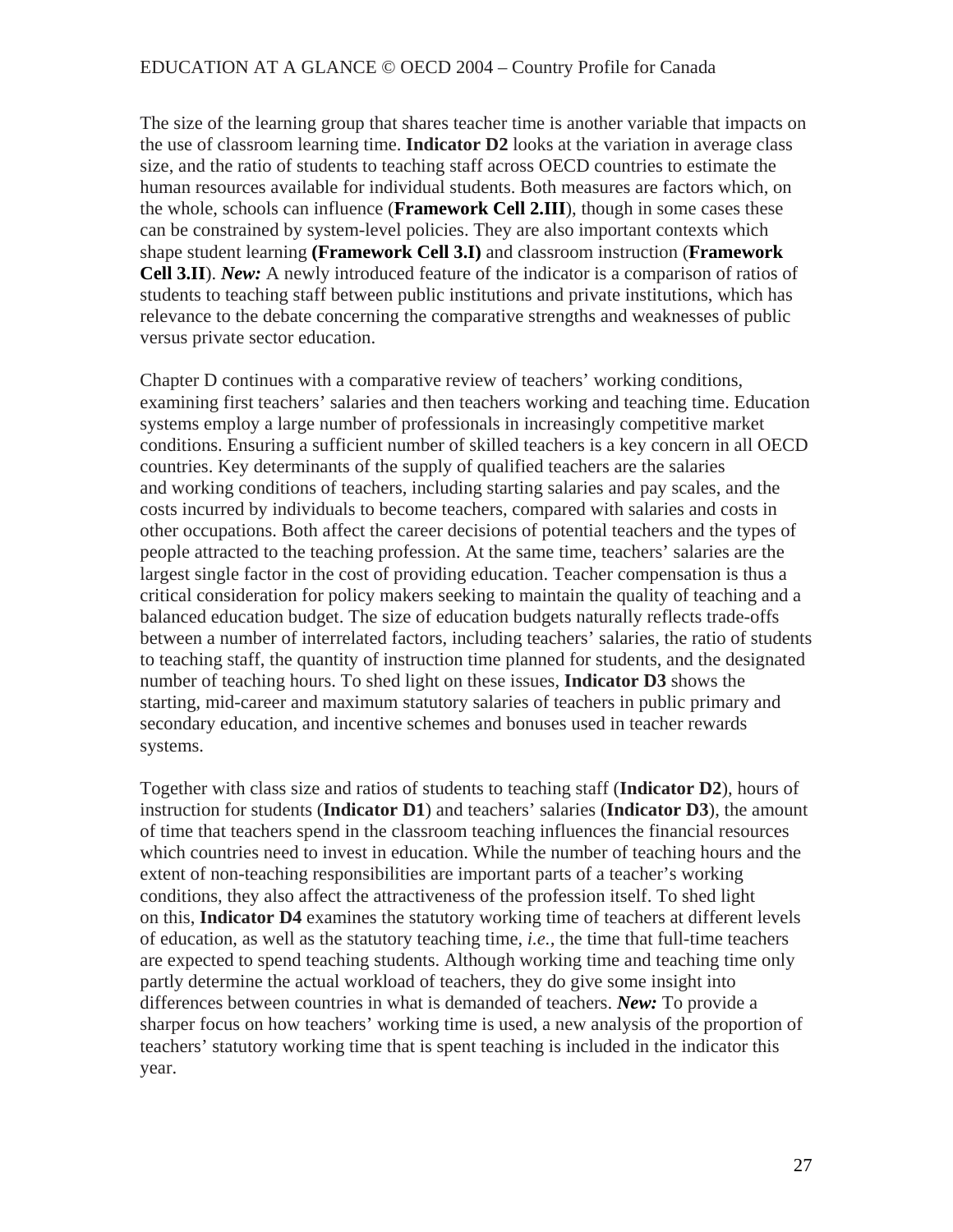Teacher salaries and working hours not only impact on recruitment and retention of teachers within institutions (**Framework Cell 2.III**), but as a feature of teacher working conditions, they also provide a context to the quality of instruction in instructional settings and for the learning outcomes of individual learners (**Framework Cells 3.I and 3.II**).

An important factor in educational policy is the division of responsibilities among national, regional and local authorities, as well as schools. Placing more decision-making authority at lower levels of the educational system has been a key aim in educational restructuring and systemic reform in many countries since the early 1980s. Yet, simultaneously, there have been frequent examples of strengthening the influence of the central authorities in some areas. For example, a freeing of "process" and financial regulations may be accompanied by an increase in the control of output from the centre, and by national curriculum frameworks. *New:* Chapter D concludes with a newly introduced **Indicator D6**, which examines the pattern of decision making in education systems: which authority takes decisions on which areas of the system and the degree of autonomy with which they take these decisions.

Although the profile of decision making in a country may be more or less centralised, the particular model of decision making that exists within a country is more often than not set at the system level. As such it is a system level policy lever (**Framework Cell 2.IV)**, which provides contexts in which the educational institutions and instructional settings operate **(Framework Cells 3.II and 3.III**).